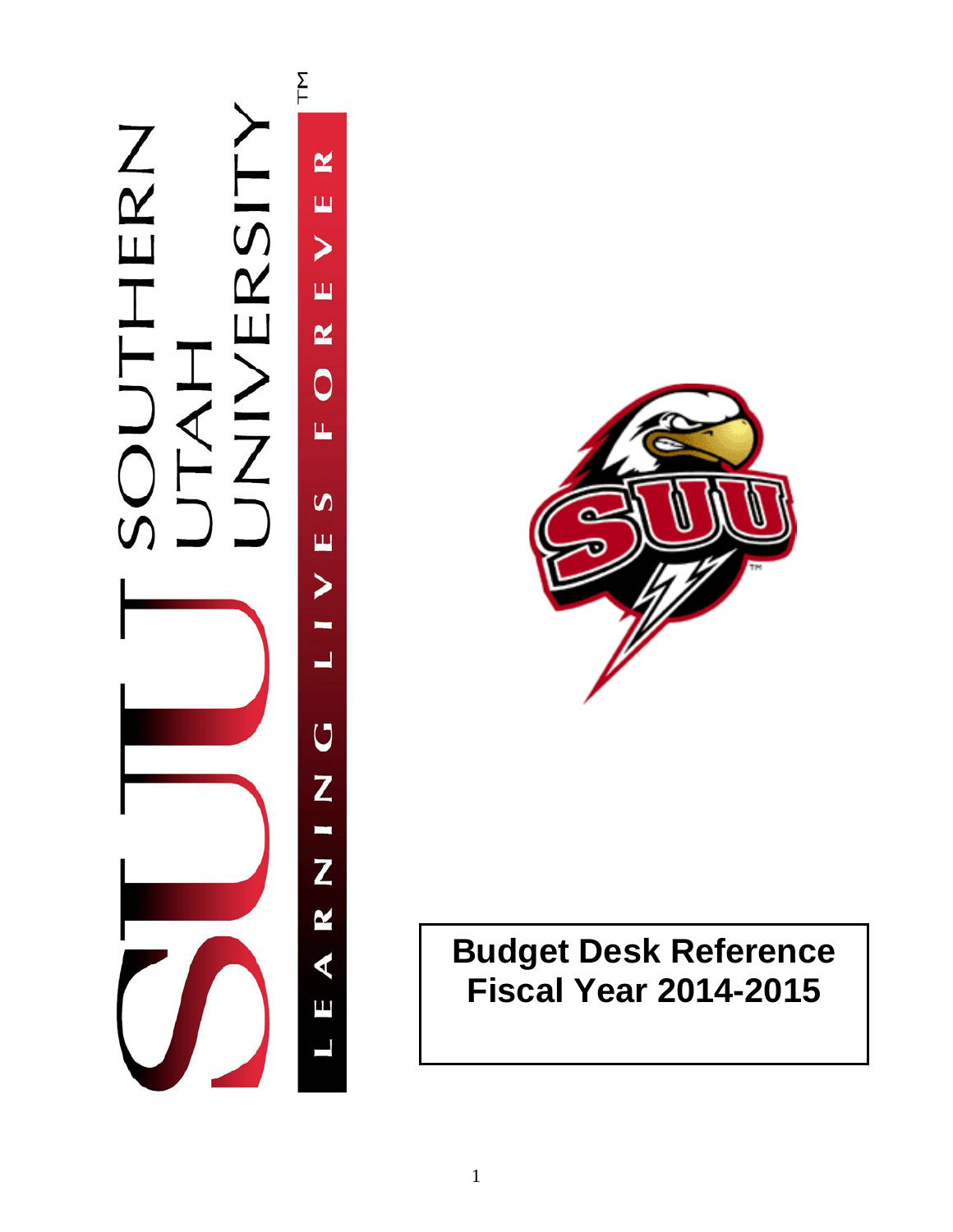### **Introduction**

This document is intended to outline and clarify the budgeting process at Southern Utah University. In addition to general background information, selected financial schedules are included to illustrate SUU's current budgetary position. Faculty, staff, students, and the general public are welcome to contact the SUU Budget Office at any time for additional information.

- Marvin Dodge Vice President for Finance & Administration E-mail: [marvindodge@suu.edu](mailto:marvindodge@suu.edu) Phone: (435) 586-7721
- A. Mitchell Bealer Assistant Vice President Planning & Budget E-mail: [bealer@suu.edu](mailto:bealer@suu.edu) Phone: (435) 586-7723
- Mary Jo Anderson Assistant Director Planning & Budget E-mail: [andersonm@suu.edu](mailto:andersonm@suu.edu) Phone: (435) 865-8491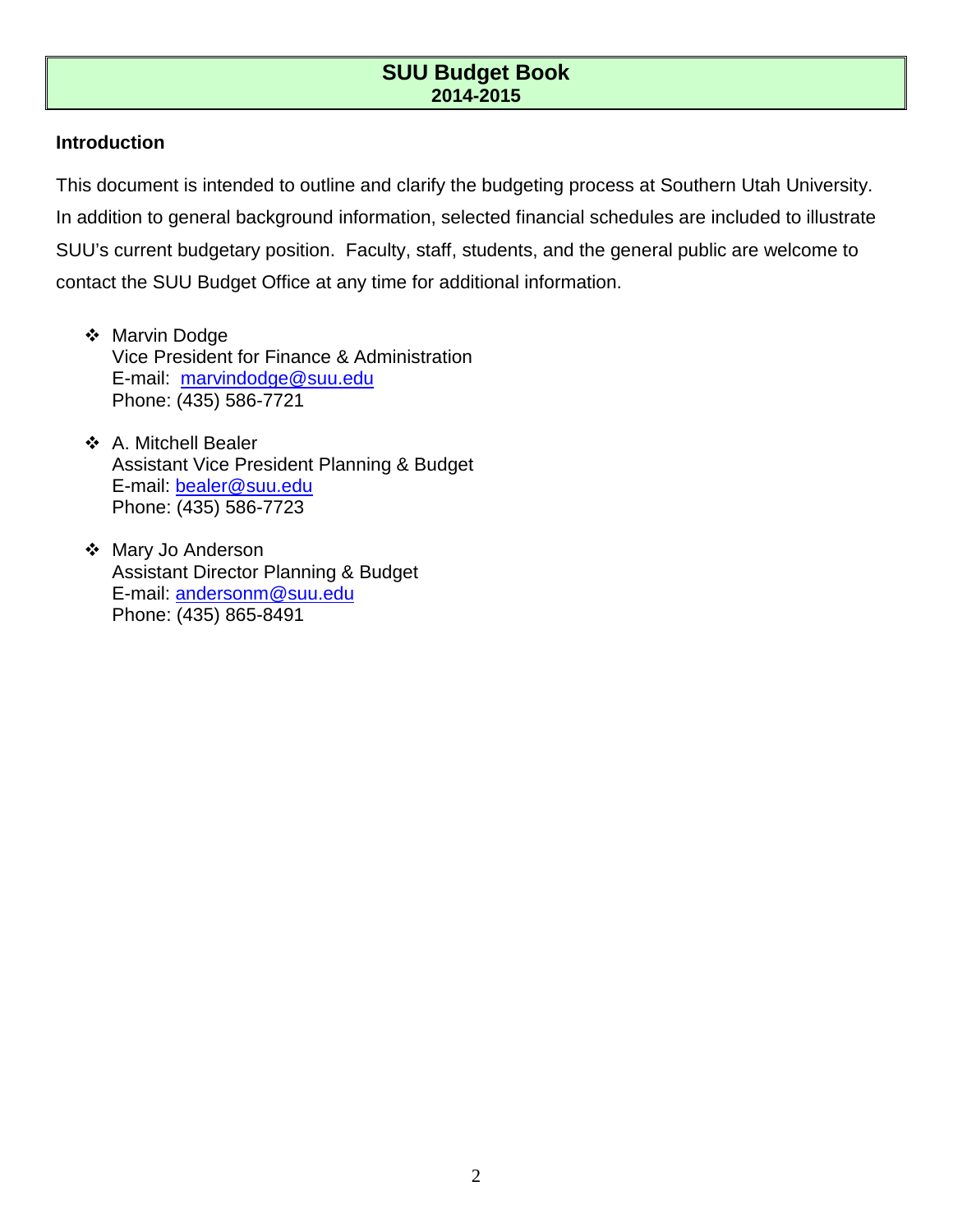# **Table of Contents**

| Summary Budget by Function Compared to Prior Year (Table 4) Pg 16 |  |
|-------------------------------------------------------------------|--|
|                                                                   |  |
|                                                                   |  |
|                                                                   |  |
|                                                                   |  |
|                                                                   |  |
|                                                                   |  |
|                                                                   |  |
|                                                                   |  |
|                                                                   |  |
|                                                                   |  |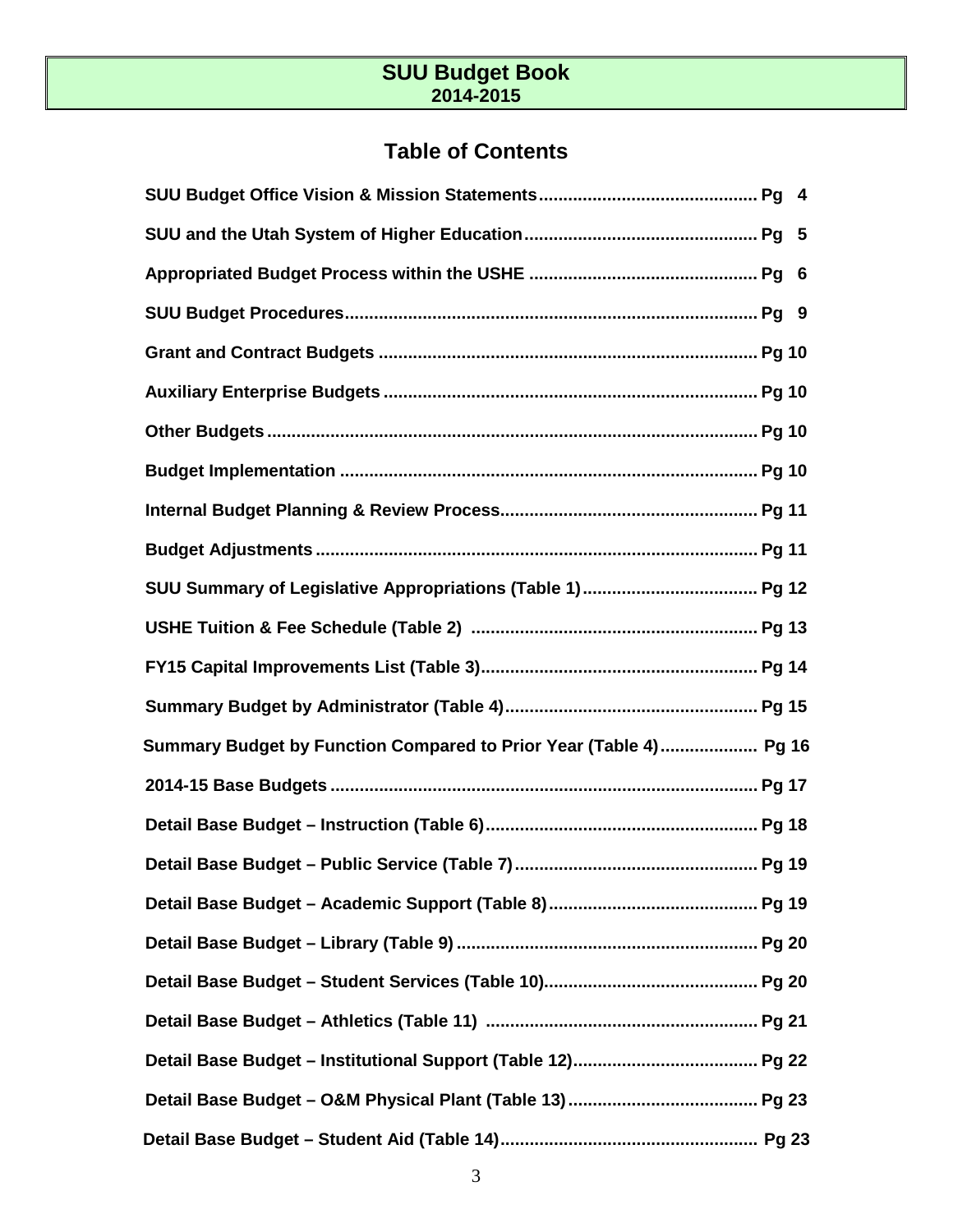# **Budget Office Vision Statement:**

The Budget Office is dedicated to supporting the mission of Southern Utah University, a dynamic teaching and learning community inspired by its unique natural surroundings. SUU engages students in a personalized and rigorous experiential education, empowering them to be productive citizens, socially responsible leaders, high achievers and lifelong learners.

### **Budget Office Mission Statement:**

The Budget Office works with all segments of the university to deliver personalized budgetary, financial, operational, and systems advice. Budget Office personnel provide accurate and timely monitoring, tracking, projection, and reporting of funds available to the university, maximizing the effectiveness and efficiency of educational and administrative operations.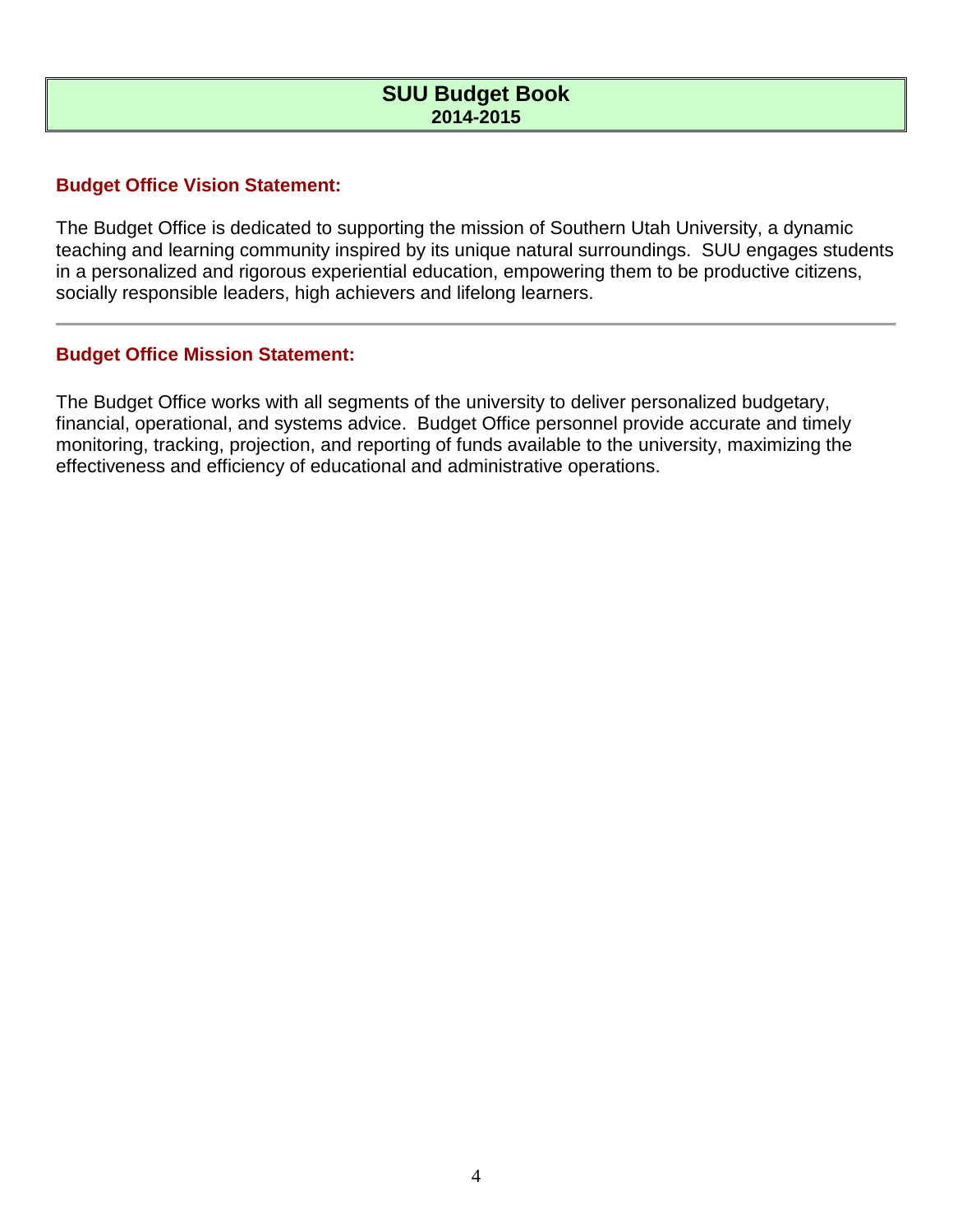# **SUU and the Utah System of Higher Education**

Southern Utah University is one of eight member institutions of the Utah System of Higher Education (USHE). A large portion of funding for USHE institutions comes from appropriations provided by the State of Utah. Appropriations for USHE institutions are determined by the legislative branch of state government, with input and counsel from the Utah Governor's Office and the Utah State Board of Regents. With the exception of several specific line items, this funding comes to each USHE institution as a lump sum general appropriation. The individual institutions are then charged to allocate these funds in ways that maximize progress towards attainment of their unique missions.

In addition to state tax dollars, another large funding source for SUU is tuition and fee revenue collected from students attending the university. Each USHE institution is allowed to fully retain tuition and fee revenue generated from student enrollment. Tuition rates are determined through a process that includes public hearings on individual campuses, approval by institutional Boards of Trustees, and state-wide approval by the Board of Regents. Other fees have different public approval processes, depending on the fee type; most fees require approval from one or both of the governing boards.

See tables 1-3 for SUU revenues for 2014-15.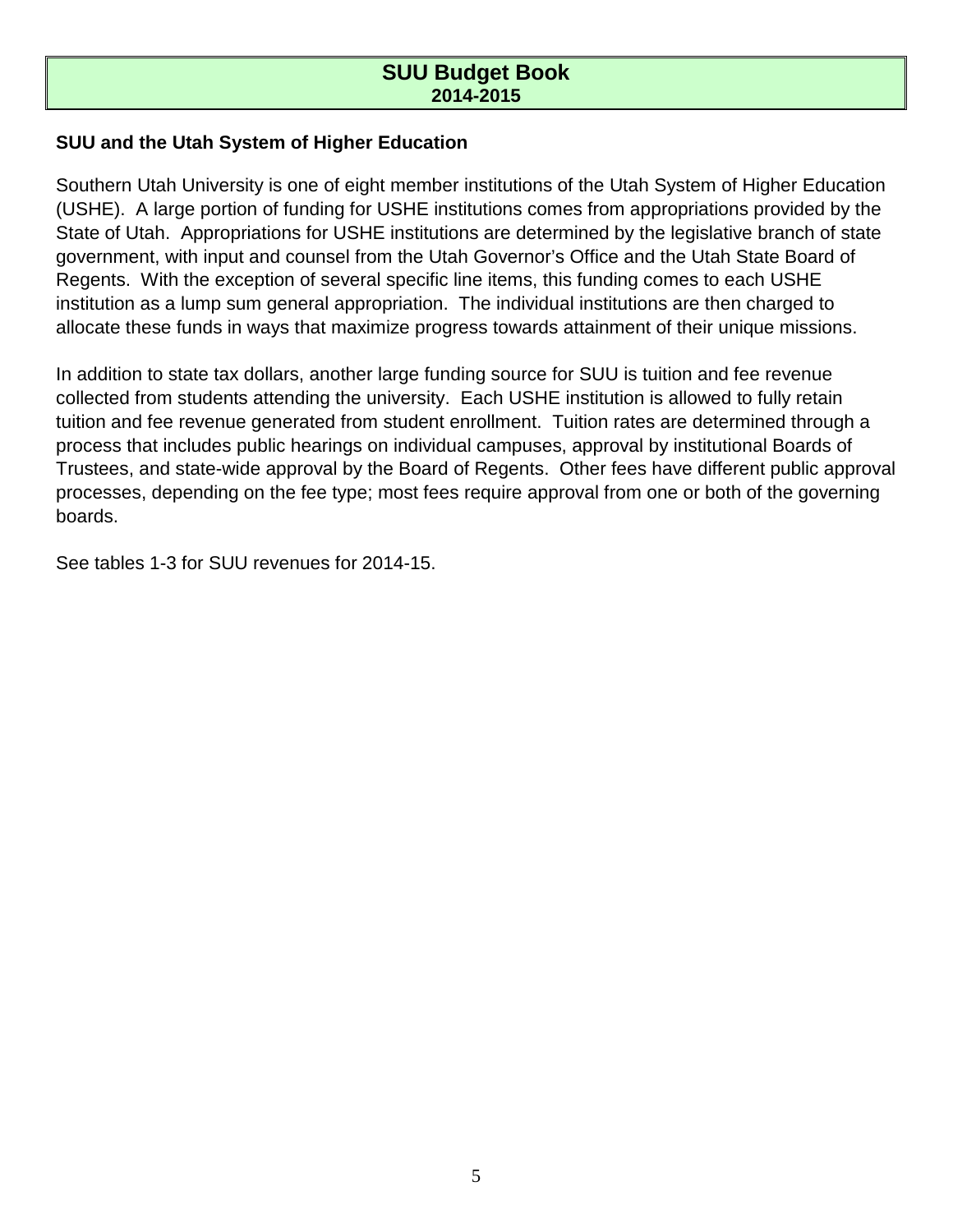### **The Appropriated Budget Process within the Utah System of Higher Education**

The passage of the appropriations bills at the conclusion of each legislative session is the culmination of months of preparation and deliberation. In addition to the governor and legislature, funding for higher education involves cooperation among the Utah System of Higher Education (USHE), the State Board of Regents (SBR), the Office of the Commissioner of Higher Education (OCHE), the Governor's Office of Management and Budget (GOMB), and the Office of the Legislative Fiscal Analyst (LFA).

| Item:<br>Dates: | <b>Guidelines and Hearings</b><br>June-July          | OCHE provides guidelines and parameters for use<br>in preparing institutional budget requests.<br>Institutional presidents meet with executive staff<br>and departmental budget managers to compile and<br>prioritize institutional budget requests for<br>consideration and possible integration into the<br>upcoming USHE system-wide budget request. |
|-----------------|------------------------------------------------------|---------------------------------------------------------------------------------------------------------------------------------------------------------------------------------------------------------------------------------------------------------------------------------------------------------------------------------------------------------|
| Item:<br>Dates: | <b>Institutional Requests</b><br>August              | OCHE collects and analyzes the institutional<br>requests. OCHE prepares consolidated base<br>budget recommendations for SBR consideration.                                                                                                                                                                                                              |
| Item:<br>Dates: | <b>Budget Hearings/Adoption</b><br>September-October | SBR holds hearings with the institutions to<br>determine budget needs to be forwarded to the<br>governor and legislature for consideration. SBR<br>adopts its budget request and includes relevant<br>documentation.                                                                                                                                    |
| Item:<br>Dates: | <b>Budget Preparation</b><br>November-December       | GOMB, with input and review from the State Tax<br>Commission and the LFA, prepares up-to-date<br>revenue projections to be used in finalizing the<br>governor's budget recommendations.                                                                                                                                                                 |
| Item:<br>Dates: | <b>Budget Presentation</b><br>December               | The Governor's Office publicly releases the<br>governor's budget recommendations.                                                                                                                                                                                                                                                                       |
| Item:<br>Dates: | <b>Fiscal Analyst Review</b><br>December-January     | The LFA analyzes the governor's and Regents'<br>recommendations, independently projects revenue<br>(with review by GOMB), and prepares operational<br>and capital budget recommendations for<br>consideration by the legislature.                                                                                                                       |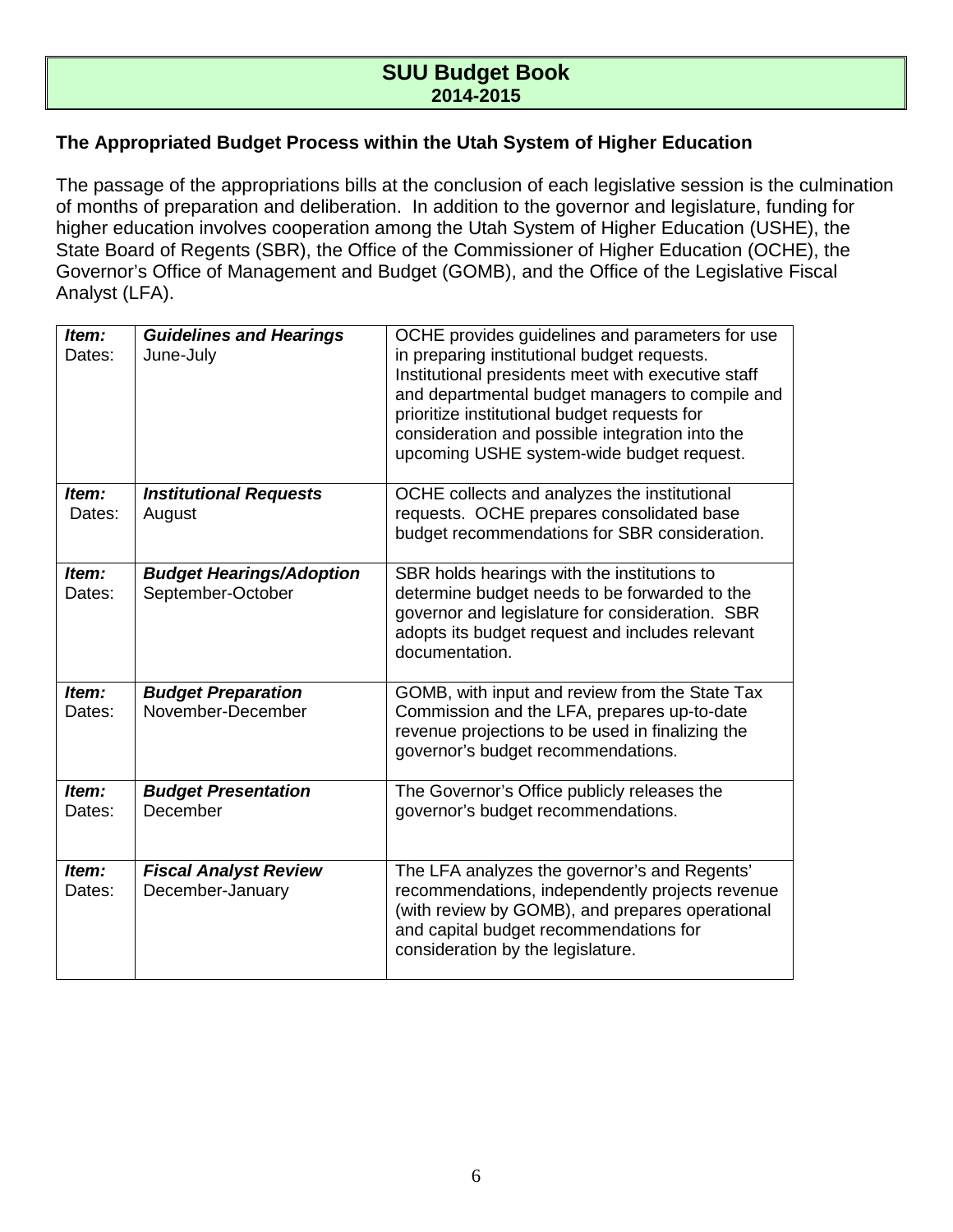| ltem:<br>Dates: | <b>Legislative Deliberations</b><br>January-March                 | The Legislative Executive Appropriations<br>Committee (EAC) has subcommittees which<br>hold hearings on the budget<br>recommendations; the Higher Education<br>Appropriations Subcommittee looks<br>specifically at the SBR request and the<br>governor's recommendations for higher<br>education. The subcommittees gather<br>relevant testimony before sending their<br>recommendations to the EAC. The EAC<br>prepares appropriations bills to be<br>considered by the full legislature. Bills<br>passed by the legislature are forwarded to<br>the governor. |
|-----------------|-------------------------------------------------------------------|------------------------------------------------------------------------------------------------------------------------------------------------------------------------------------------------------------------------------------------------------------------------------------------------------------------------------------------------------------------------------------------------------------------------------------------------------------------------------------------------------------------------------------------------------------------|
| Item:<br>Dates: | <b>Governor's Signature</b><br>March-April                        | The governor signs or vetoes the enrolled<br>appropriations bills. The state constitution<br>allows the governor line item veto authority.<br>The legislature may override a veto with a<br>2/3 vote of the House and Senate.                                                                                                                                                                                                                                                                                                                                    |
| ltem:<br>Dates: | <b>Budget Implementation and</b><br><b>Approval</b><br>April-June | SBR approves institutional budgets for the<br>upcoming year in summary form. These<br>budgets incorporate any changes to state<br>funding appropriated for USHE institutions,<br>along with further adjustments resulting from<br>tuition and enrollment changes.                                                                                                                                                                                                                                                                                                |

At the onset of this annual process, a campus budget request may include many institution-specific items. However, as the process continues, many individual college and university requests are trimmed or consolidated. Requests begin to lose their institutional identity as they are compiled into increasingly summarized documents and as the OCHE develops common themes to the request that it will ultimately pass forward. Only those themes with significant support across the entire system of higher education are generally forwarded to the State Board of Regents. Typical system-wide themes include employee compensation, facilities operation and maintenance, mission-based initiatives, enrollment growth, and library and technology programs. Institutional efforts to fund unique needs generally must occur from allocation of tuition and fee revenue.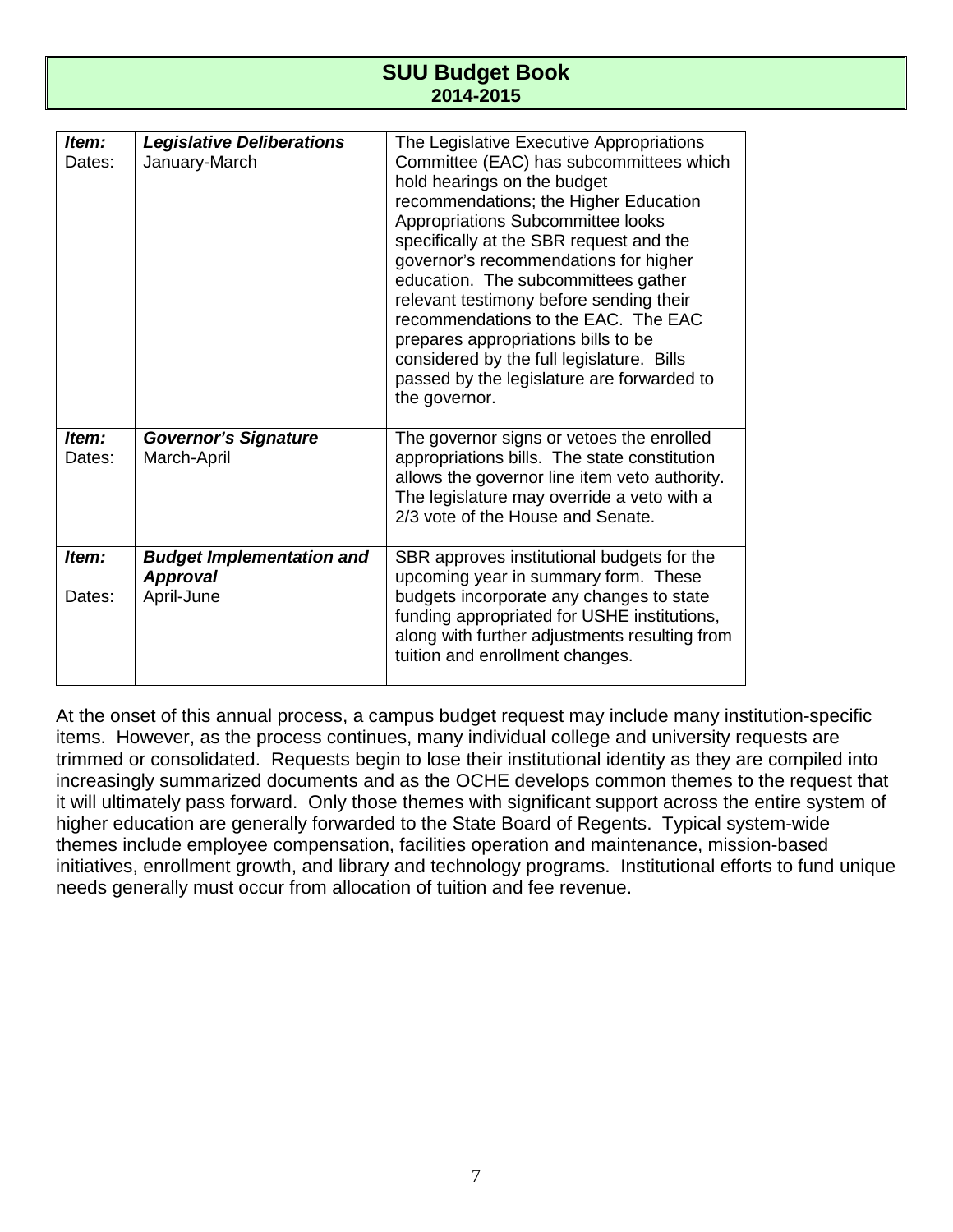# **Statutory and Constitutional Responsibilities for the Utah System of Higher Education Operating Budget Request Process**

# **Board of Regents**

#### **UCA 53B-7-101**

"The board shall recommend a combined appropriation for the operating budgets of higher education institutions for inclusion in a state appropriations act…

"The appropriations recommended by the board shall be made with the dual objective of: (i) justifying for higher educational institutions appropriations consistent with their needs, and consistent with the financial ability of the state; and (ii) determining an equitable distribution of funds among the respective institutions in accordance with the aims and objectives of the statewide master plan for higher education.…

"The board shall request a hearing with the governor on the recommended appropriations. After the governor delivers his budget message to the Legislature, the board shall request hearings on the recommended appropriations with the appropriate committees of the Legislature.

"The board shall recommend to each session of the Legislature the minimum tuitions, resident and nonresident, for each institution which it considers necessary to implement the budget recommendations."

### **Governor**

#### **UCA 63J-1-201**

"The governor shall, within the first three days of the annual general session of the Legislature, submit to the presiding officer of each house of the Legislature a proposed budget for the ensuing fiscal year…

"The proposed budget shall include…a plan of proposed changes to appropriations and estimated revenues for the next fiscal year that is based upon the current fiscal year tax laws and rates….

"For the purpose of preparing and reporting the proposed budget, the governor shall require from the proper state officials, including all public and higher education officials…to provide itemized estimates of changes in revenues and appropriations…

"The governor may require…other information under these guidelines and at times as the governor may direct….

"The governor may require representatives of public and higher education, state departments and institutions, and other institutions or individuals applying for state appropriations to attend budget meetings..."

# **Fiscal Analyst**

#### **UCA 36-12-13**

"The powers, functions, and duties of the Office of the Legislative Fiscal Analyst under the supervision of the fiscal analyst are…to analyze in detail the executive budget before the convening of each legislative session and make recommendations to the Legislature on each item or program appearing in the executive budget…."

# **Legislature**

#### **Utah Constitution XIII-5-1**

"The Legislature shall provide by statute for an annual tax sufficient, with other revenues, to defray the estimated ordinary expenses of the state for each fiscal year…"

Articles VI and VII also identify the distinct powers granted to the executive and legislative branches, respectively, and provide for the legislature to pass bills including appropriation bills.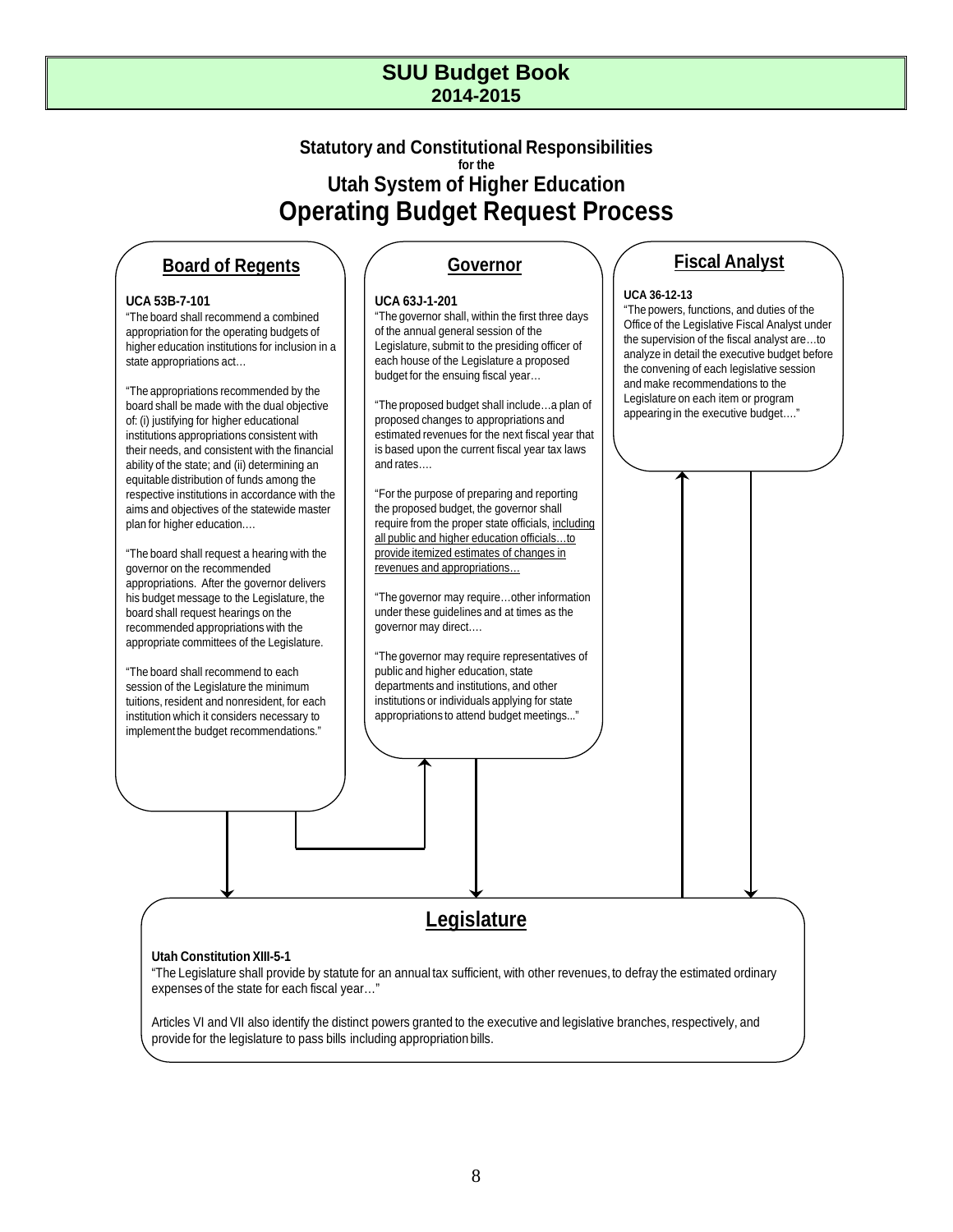# **SUU Budget Procedures**

SUU's primary fiscal year begins on July 1<sup>st</sup> and ends on the following June 30<sup>th</sup>. Many component units within SUU – such as the Utah Shakespearean Festival, the Utah Summer Games, and the Head Start program – have different fiscal years that better match their own operational activities.

Several standard categories are utilized in the preparation and recording of institutional budgets:

- **Salaries** The costs associated with employment of contracted personnel. Includes full-time faculty, adjunct faculty, executives, professional staff and classified staff.
- **Hourly** Labor costs not otherwise recorded in the salary category (primarily student employment).
- **Employee Benefits** The benefit costs associated with institutional employees. Items include medical and dental insurance, retirement benefits, payroll taxes, life insurance, etc.
- **Current Expense** The costs of general operational activities and supplies.
- **Travel Expense** The costs associated with business-related trips.
- **Capital Outlay** Equipment purchases exceeding \$5,000 and other capital acquisitions.

Education & General (E&G) accounts are funded from state appropriations and tuition, and are the primary operating accounts for the core activities of the institution. Non-E&G accounts represent selfsupporting operations within the institution. For these accounts, revenue sources other than state appropriations and tuition must support the activities. Examples of such revenue sources might include fines and fees, rental income, ticket sales, or royalty payments. Non-E&G activities require the inclusion of additional revenue categories in the budget development and transaction reporting process.

Both E&G and non-E&G budgets are the responsibility of specifically assigned departments. In addition, the Budget Office ensures that budgets are within approved guidelines and that financial transactions stay within the authorized budget.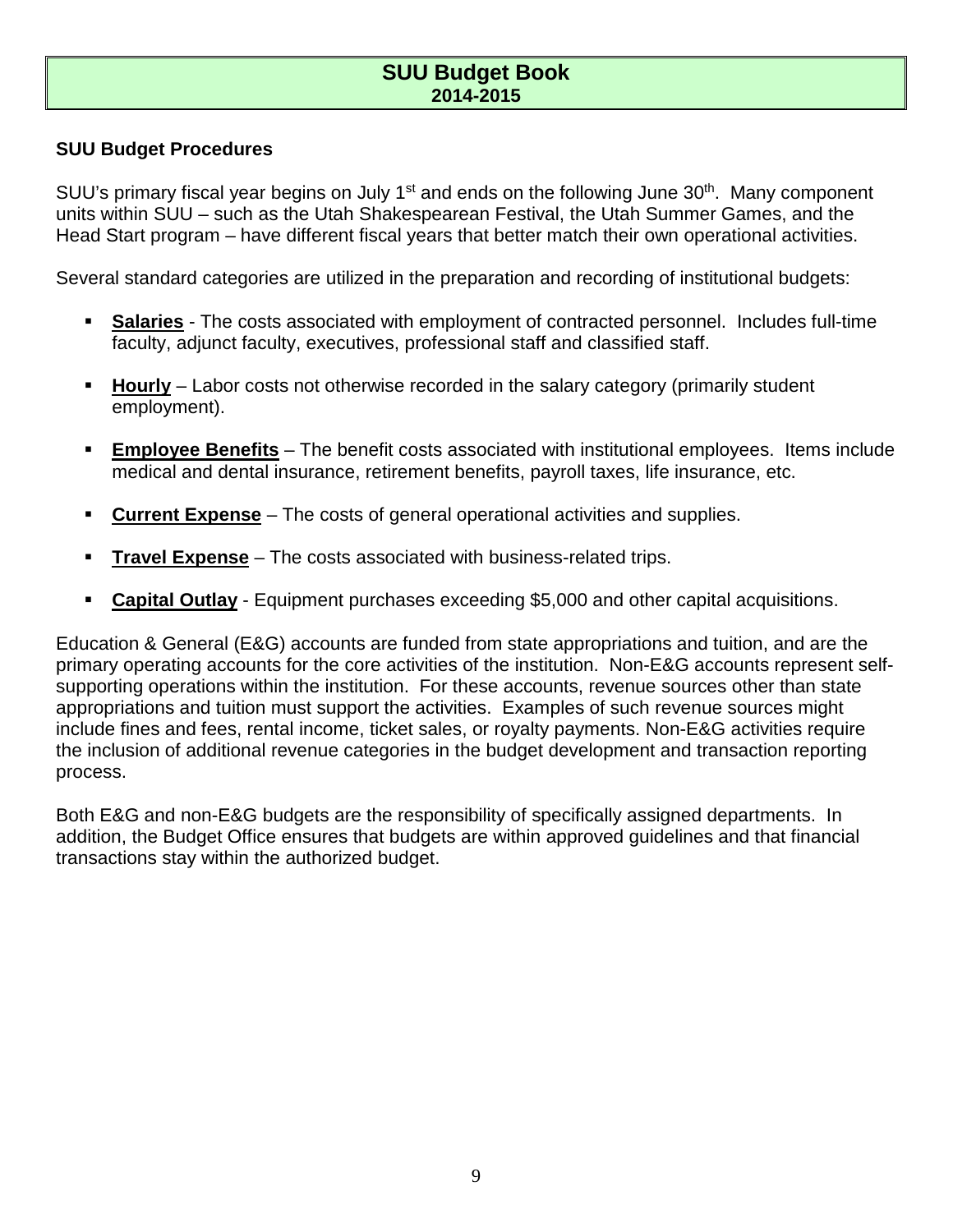### **Grant and Contract Budgets**

The budget process for grants and contracts is scrutinized by primarily external entities. Approval of grant and contract budgets does not usually involve the legislative or executive branches of state government. However, other (often federal) agencies typically oversee the approval process. The institutional Board of Trustees may also be involved.

# **Auxiliary Enterprise Budgets**

Auxiliary enterprises are self-supporting activities which provide specific services to students, faculty, staff, and guests of the institution. Examples of auxiliary enterprises include housing, bookstore, and food service operations. Fees for goods and services provided are set at a level sufficient to cover all direct and indirect costs, including renewal and replacement costs. Oversight of these activities rests with the institutional Board of Trustees.

# **Other Budgets**

In addition to operating budgets, there exist non-operating budgets for facilities remodeling, renovation, and new construction. The two primary sources for these projects are capital improvement funds (for renovations) and capital development funds (for new construction). While capital development funding is somewhat sporadic, institutions can regularly count on a fairly consistent level of capital improvement funds. Besides state appropriations, capital development funding can come from institutional allocations, public debt issuance (revenue bonds), and gifts received by the institution. Any revenue bonding is issued under the auspices of the USHE, and is subject to a rigorous proposal and oversight process involving governing boards and the political arena.

### **Budget Implementation**

Each year, the Board of Regents issues guidelines to direct the implementation of E&G budgets within the USHE. These guidelines pertain to specifically funded (line item) categories such as operation and maintenance of facilities, employee compensation, and utilities. In addition to these system guidelines, each institution develops individual policies and/or practices to control the process of allocating general appropriations and tuition funds to areas of greatest strategic importance. At SUU, budget implementation decisions and practices are ultimately determined by the President and President's Council.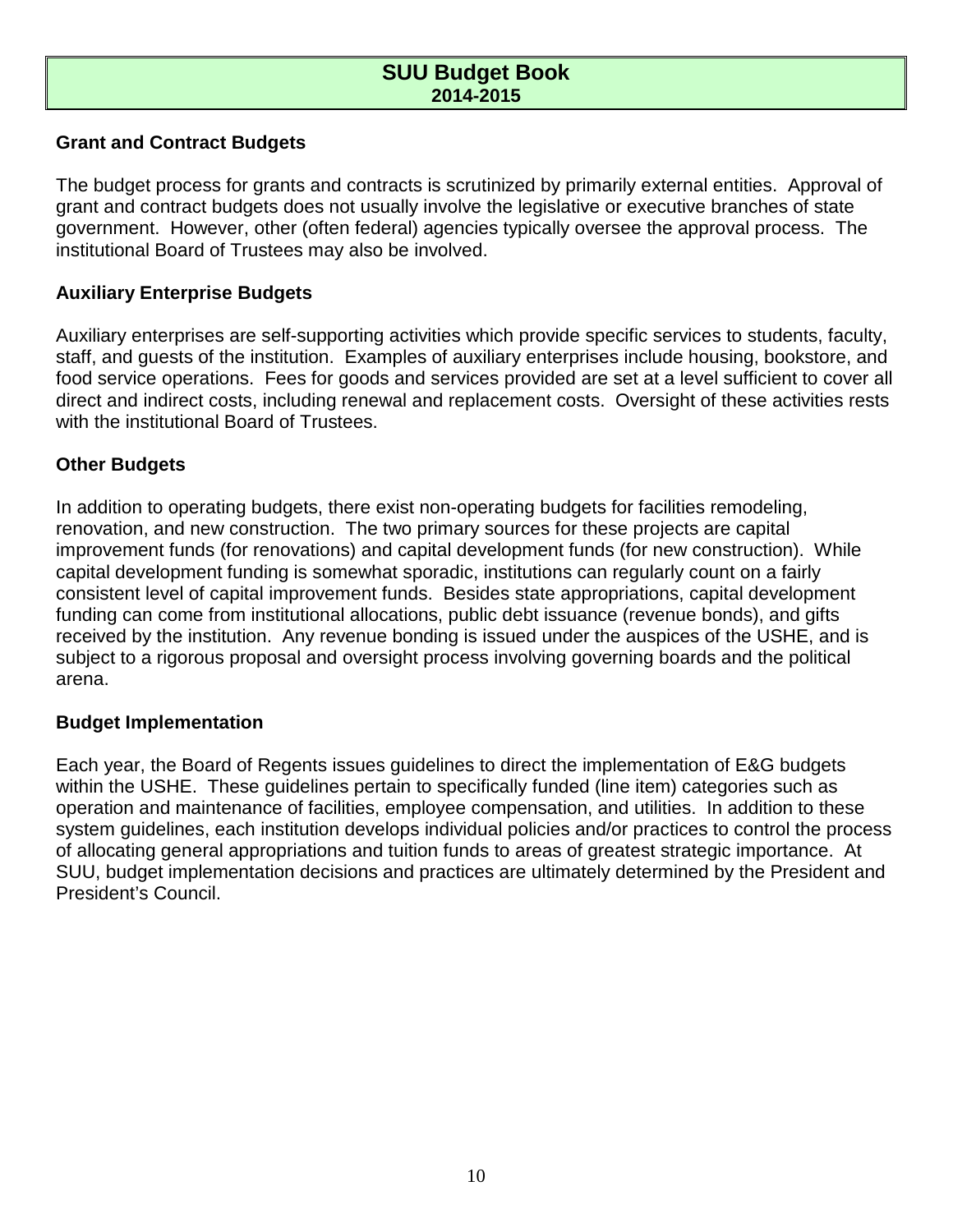# **Internal Budget Planning & Review Process**

The focus of the campus budget process is primarily development and oversight of the E&G operating budget. Operating budget requests are formulated within each divisional area of responsibility on campus. These requests take into consideration programmatic and staffing needs, operational issues, and economic realities. The Budget Office then works with the President's Council to compile these individual items into a single campus request. Once finalized, the consolidated institutional budget request is subject to numerous external reviews (see pages 6-7).

The appropriation which is ultimately approved by the Board of Regents, legislature, and governor can vary significantly from the original campus budget request. Once the appropriation is finalized and associated budget allocations are made, the Budget Office begins the process of administering and reconciling the institutional budget, working in conjunction with departmental administrators who must monitor their own account balances. When unfavorable variances occur, the Budget Office investigates the cause and recommends appropriate action. Note that no expenditures may be made against an account until a budget is in place. Any exceptions must be approved by the Budget Office, in consultation with pertinent campus administrators.

### **Budget Adjustments**

Budget adjustments take place throughout the year. These adjustments may occur within an institution or across the entire system. Budget adjustments impacting all USHE institutions are determined through guidelines promulgated and approved by the Board of Regents. Internal budget adjustments (often called budget transfers) are a simpler process, though at a minimum they require approval of the budget manager and the Budget Office. In this way, the internal budget process has numerous controls in place to assure the integrity of the financial system.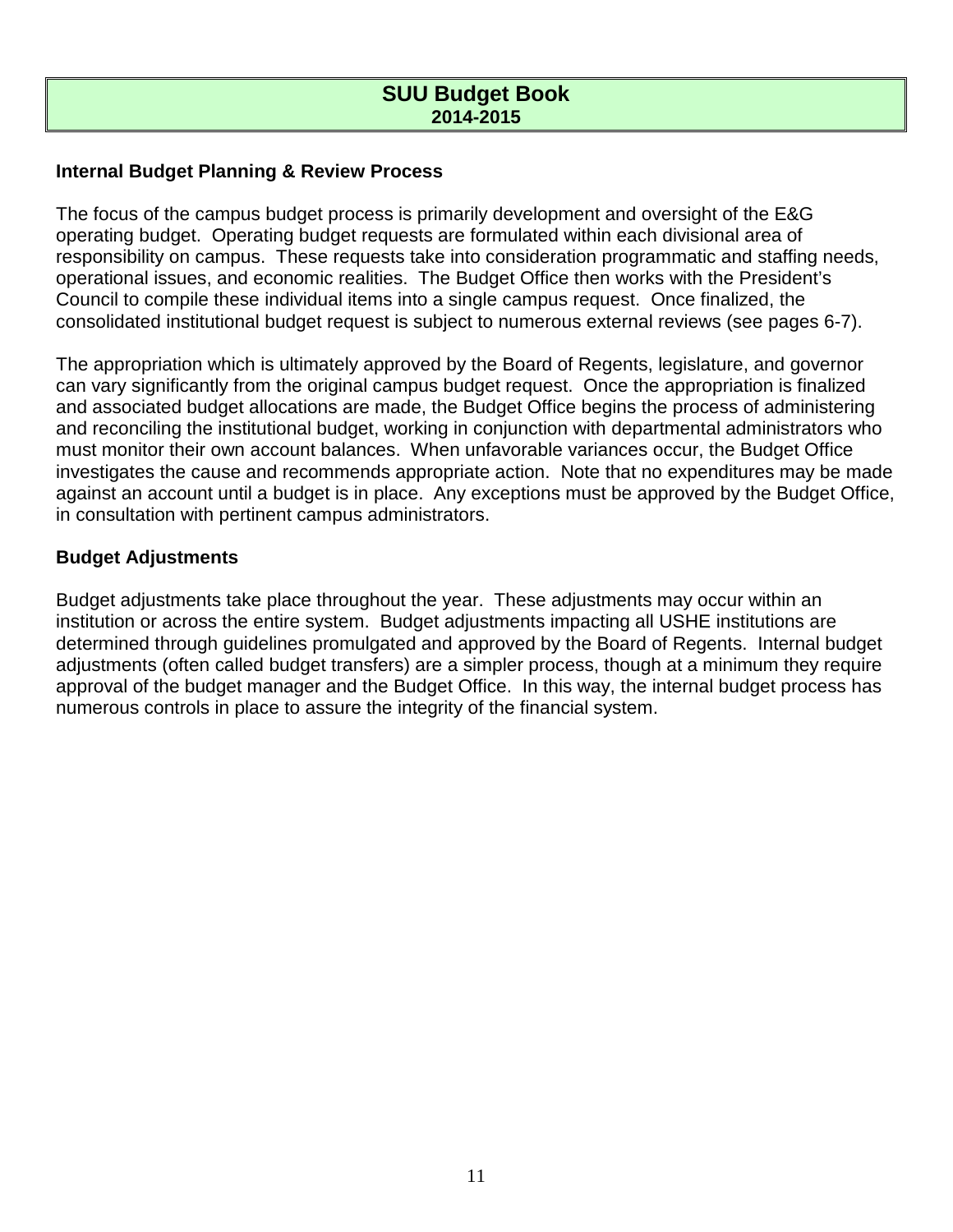### **TABLE 1**

#### SOUTHERN UTAH UNIVERSITY

### **Summary of Legistlative Appropriations by Fund Source and Bill**

FY 2015

|                                    |                  | Comp          | <b>ISF Rates</b> | <b>MBF</b>    | <b>USF</b>                     | Grand        |
|------------------------------------|------------------|---------------|------------------|---------------|--------------------------------|--------------|
|                                    | <b>Base</b>      | H.B.7         | <b>H.B. 8</b>    | H.B. 2        | <b>H.B.3</b>                   | <b>Total</b> |
| <b>Education and General</b>       |                  |               |                  |               |                                |              |
| General Fund                       | $$11,310,300$ \$ |               | \$               | \$            | \$<br>$\overline{\phantom{a}}$ | \$11,310,300 |
| <b>Education Fund</b>              | 20,138,800       | 648,500       | 47,500           | 415,000       |                                | 21,249,800   |
| <b>Dedicated Credit Revenue</b>    | 33,758,000       | 216,200       | 15,900           |               |                                | 33,990,100   |
| Subtotal E&G                       | 65,207,100       | 864,700       | 63,400           | 415,000       |                                | 66,550,200   |
| <b>Educationally Disadvantaged</b> |                  |               |                  |               |                                |              |
| <b>General Fund</b>                | 81,400           |               |                  |               |                                | 81,400       |
| <b>Education Fund</b>              | 9,000            | 600           |                  |               |                                | 9,600        |
| Subtotal Ed Dis                    | 90,400           | 600           |                  |               |                                | 91,000       |
| <b>Rural Development</b>           |                  |               |                  |               |                                |              |
| <b>General Fund</b>                | 82,700           |               |                  |               |                                | 82,700       |
| <b>Education Fund</b>              | 14,800           | 1,000         |                  |               |                                | 15,800       |
| Subtotal Rural Dev                 | 97,500           | 1,000         |                  |               |                                | 98,500       |
| Shakespeare                        |                  |               |                  |               |                                |              |
| <b>General Fund</b>                | 9,100            |               |                  |               |                                | 9,100        |
| <b>Education Fund</b>              | 12,500           |               |                  |               | 50,000                         | 62,500       |
| Subtotal USF                       | 21,600           |               |                  |               | 50,000                         | 71,600       |
| <b>Legislative Grand Total</b>     | \$65,416,600     | Ś.<br>866,300 | \$<br>63,400     | \$<br>415,000 | Ś.<br>50.000                   | \$66,811,300 |

### **Post-Legislative Session Adjustments:**

| Revenue from 2013-14 Enrollment Above Projected Decrease | \$1,259,000 |
|----------------------------------------------------------|-------------|
| Estimated Revenue from 4% 1st-Tier Tuition Increase      | 1,433,000   |
| Estimated Tuition Loss from 4% Enrollment Decline        | (2,026,000) |
| Total Change in SUU Expected Tuition Revenue             | 666.000     |
| Tuition Amount Required by H.B. 7&8                      | (232, 100)  |
| SUU Budget Adjustment for Tuition                        | 433.900     |

### **Southern Utah University E&G Revenue Budget 2014-15**

|  | <b>State Appropriated Funds:</b> | 32,560,100 | 48.6%  |
|--|----------------------------------|------------|--------|
|  | <b>Tuition Collection Funds:</b> | 34.424.000 | 51.4%  |
|  |                                  |            |        |
|  | (a) Total E&G Budgeted Funds:    | 66,984,100 | 100.0% |
|  |                                  |            |        |

(a) Ties to SUU 2014-15 A-1 Budget Report and 2014-15 Base Budgets pages 15 and 17-23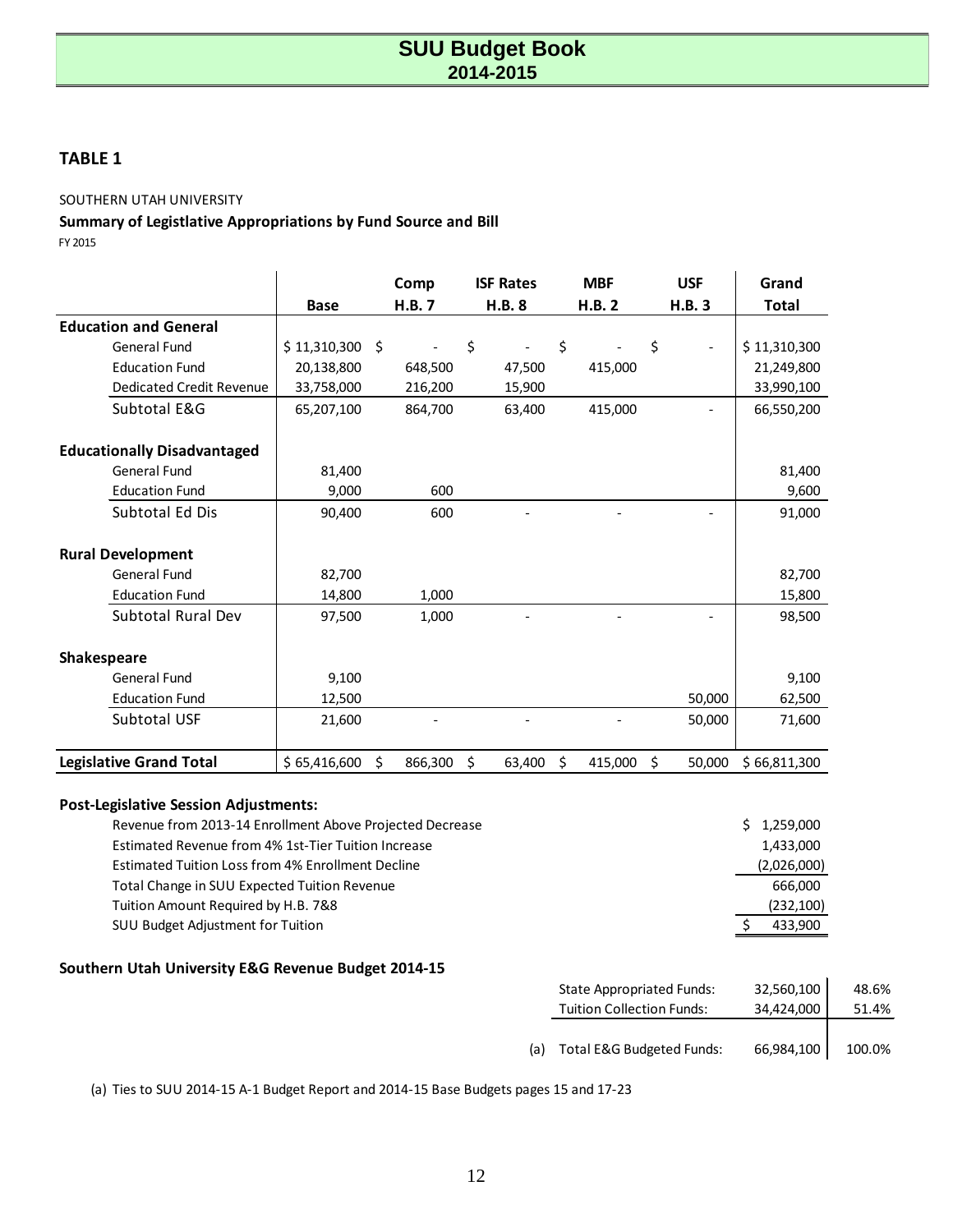# **Table 2 USHE Tuition & Fee Schedule (1)**

|                              |    | U of U $(2)$ | USU <sup>(3)</sup> | <b>WSU</b>  | <b>SUU</b>  | Snow        | <b>DSU</b>  | <b>UVU</b>  | <b>SLCC</b> |  |
|------------------------------|----|--------------|--------------------|-------------|-------------|-------------|-------------|-------------|-------------|--|
| <b>Undergraduate Tuition</b> |    |              |                    |             |             |             |             |             |             |  |
|                              |    |              |                    |             |             |             |             |             |             |  |
| <b>Resident Students</b>     | \$ | 6,889        | \$<br>5,454        | \$<br>4,326 | \$<br>5,416 | \$<br>2,998 | \$<br>3,794 | \$<br>4,542 | \$<br>3,040 |  |
| Nonresident                  |    |              |                    |             |             |             |             |             |             |  |
| <b>Students</b>              | \$ | 24,111       | \$17,561           | \$12,980    | \$17,874    | \$10,952    | \$12,130    | \$14,074    | \$10,582    |  |
|                              |    |              |                    |             |             |             |             |             |             |  |
| <b>Fees</b>                  |    |              |                    |             |             |             |             |             | 429         |  |
| Student                      |    |              |                    |             |             |             |             |             |             |  |
| Activity/Support             |    |              |                    |             |             |             |             |             |             |  |
| Fees                         | \$ | 200.82       | \$145.56           | \$273.12    | \$124.00    | \$<br>63.90 | \$300.80    | \$136.76    | \$128.00    |  |
| <b>Building Bond</b>         |    |              |                    |             |             |             |             |             |             |  |
| Fees                         |    |              | 177.60             | 241.86      | 182.00      |             |             | 214.68      | 118.00      |  |
| <b>Building Support</b>      |    |              |                    |             |             |             |             |             |             |  |
| Fees                         |    | 258.48       | 17.50              | 62.70       | 140.00      | 234.60      | 131.00      | 117.12      | 57.00       |  |
| <b>Athletic Fees</b>         |    | 168.02       | 271.70             | 125.46      | 204.00      | 42.00       | 130.00      | 213.52      | 61.00       |  |
| <b>Health Fees</b>           |    | 40.96        | 85.36              | 51.70       | 8.00        | 9.60        | 18.50       | 17.32       | 29.00       |  |
| <b>Technology Fees</b>       |    | 227.04       | 127.72             | 91.82       | 64.00       | 31.90       | 81.70       | 14.84       | 25.50       |  |
| <b>Other Fees</b>            |    | 111.00       | 109.16             | 10.86       |             | 8.00        |             | 13.76       | 10.00       |  |
| <b>Total Fees</b>            |    | \$1,006.32   | \$934.60           | \$857.52    | \$722.00    | \$390.00    | \$662.00    | \$728.00    | \$428.50    |  |

*Note: Fee distributions refer to main campuses only. Branch campuses and centers may have a different distribution of the same total fee amount.*

### **Total Undergraduate Tuition and Fees**

| Resident Students \$                                                   |    |        |        |        |        | 7,895 \$ 6,389 \$ 5,184 \$ 6,138 \$ 3,388 \$ 4,456 \$ 5,270 \$ 3,469  |        |        |        |
|------------------------------------------------------------------------|----|--------|--------|--------|--------|-----------------------------------------------------------------------|--------|--------|--------|
| <b>Nonresident</b><br><b>Students</b>                                  | S. |        |        |        |        | 25,117 \$18,496 \$13,837 \$18,596 \$11,342 \$12,792 \$14,802 \$11,011 |        |        |        |
| Fees as a % of<br>Resident<br>Undergraduate<br><b>Tuition and Fees</b> |    | 12.75% | 14.63% | 16.54% | 11.76% | 11.51%                                                                | 14.86% | 13.81% | 12.35% |

Notes:

*(1) 2 Semesters at 15 credit hours each*

*(2) Lower division (freshman & sophomore) rate only. Differential rates for upper division (junior & senior) may apply*

*(3) Rate for undergraduate students starting 2004-05 and beyond. Higher differential rate for students enrolling in Business and Engineering courses*

### *As approved by the Utah State Board of Regents in March 2014*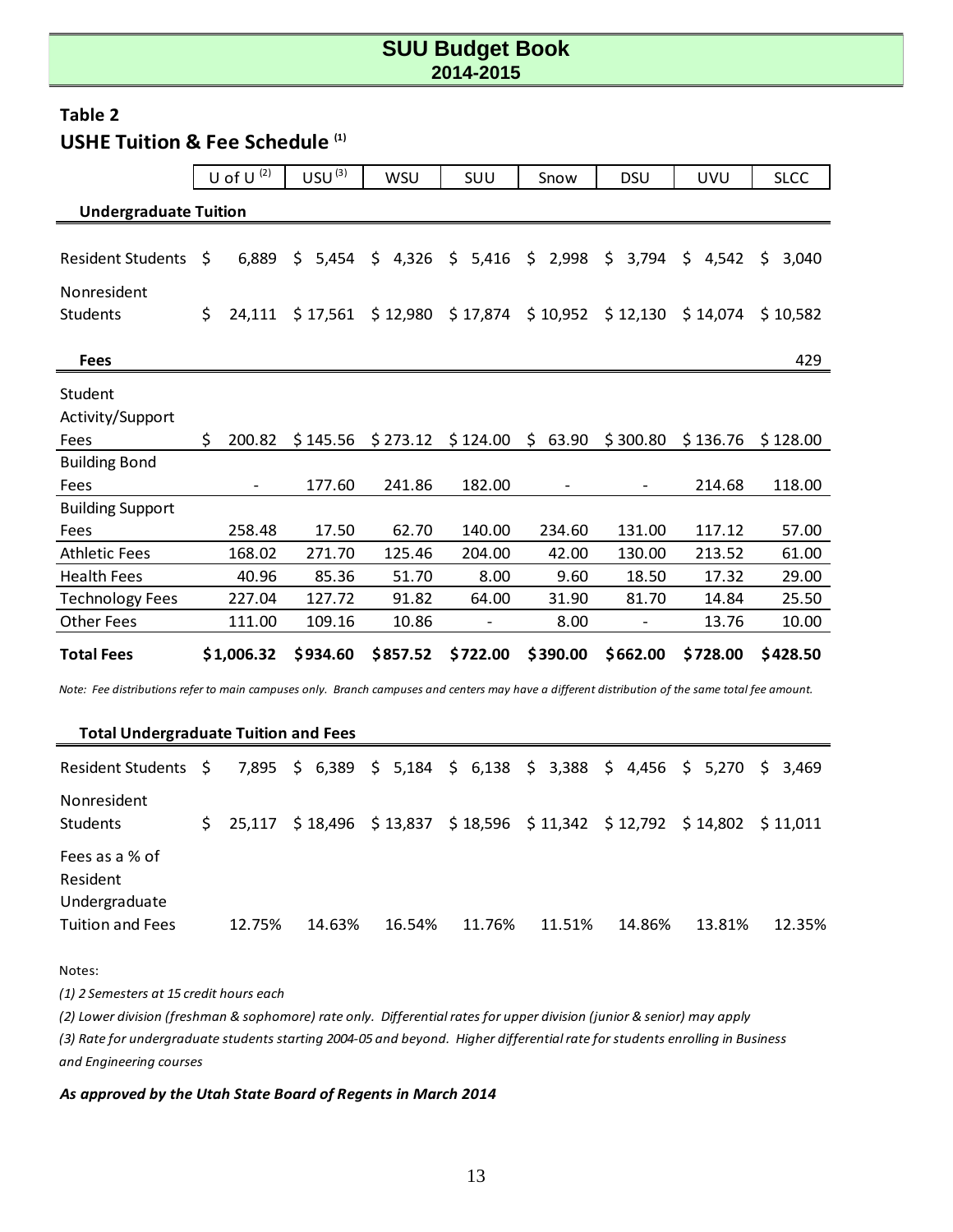### **Table 3**

# **FY15 Capital Improvements List**

Capital Improvement funds are used to maintain existing state-owned facilities. This may include repairing or replacing worn or dilapidated building components, systems and equipment, utility upgrades, correcting code violations, roofing and paving repairs, structural repairs, remodeling inadequate space, site improvements and hazardous materials abatement.

Utah Code 63A-5-104 (b) defines "Capital Improvement" as:

- [1] remodeling, alteration, replacement, or repair project with a total cost of less than \$2.5 million;
- [2] site and utility improvement with a total cost of less than \$2.5 million; or
- [3] new facility with a total construction cost of less than \$500,000.

# **FY 2015 Capital Improvements**

### **As approved by Utah State Building Board, April 2014**

| Multipurpose Center Roof                                | \$<br>467,500   |
|---------------------------------------------------------|-----------------|
| Fire Lane Approaches - Campus Wide                      | 100,000         |
| Chiller Replacement: Hunter Conference Center           | 202,000         |
| Electronic Access Control: Phase II                     | 180,000         |
| Elevator Modernization: Bennion Administration Building | 95,000          |
| Parking Lot Repairs: Bennion Administration Building    | 195,000         |
| Elevator Modernization: Hunter Conference Center        | 94,000          |
| Concrete Replacement                                    | 180,000         |
| Stage Lift Repair: Auditorium                           | 118,000         |
| Exterior Walkway and Parking Lot Lighting Improvements  | 180,000         |
| <b>Elevator Modernization: Science Building</b>         | 98,000          |
| Medium Voltage Cabling Replacement: Phase II            | 200,000         |
| Tennis and Pickle Ball Court Replacement: PE Building   | 250,000         |
| Water Supply Study: Mountain Center                     | 34,000          |
|                                                         |                 |
| Total                                                   | \$<br>2,393,500 |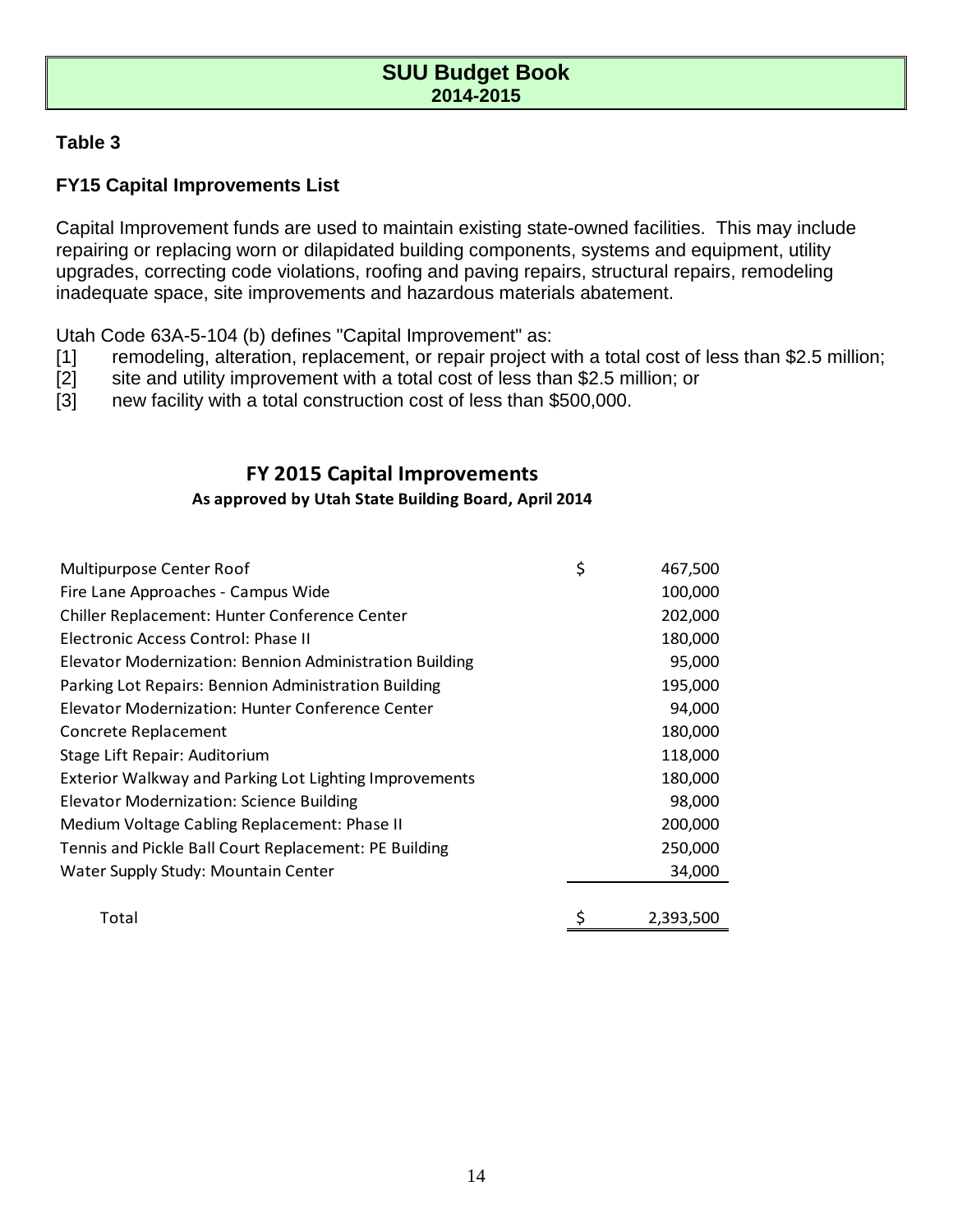# **TABLE 4**

### SOUTHERN UTAH UNIVERSITY

# **Summary Budget Distribution by Administrator**

FY 2015 - E&G

|                       |                 |              |                 | Current         |             |         | Total           |
|-----------------------|-----------------|--------------|-----------------|-----------------|-------------|---------|-----------------|
| Administrator         | <b>Salaries</b> | Wages        | <b>Benefits</b> | Expense         | Travel      | Capital | <b>Budget</b>   |
| President Scott Wyatt | 2,380,083       | 24,397<br>\$ | 988,282         | 1,161,438<br>\$ | 43,420<br>S | 14,230  | \$<br>4,611,850 |
| Provost Brad Cook     | 24,972,018      | 1,259,185    | 10,781,474      | 2,090,235       | 409,294     | 140,356 | 39,652,562      |
| IV.P. Stuart Jones    | 1,643,875       | 216,190      | 764,519         | 477,658         | 59,847      |         | 3,162,089       |
| V.P. Stephen Allen    | 2,136,668       | 215,875      | 966,935         | 334,982         | 48,071      |         | 3,702,531       |
| V.P. Dean O'Driscoll  | 574,395         | 38,415       | 251,875         | 204,161         | 7,258       |         | 1,076,104       |
| V.P. Marvin Dodge     | 4,444,228       | 1,729,781    | 2,537,623       | 4,528,020       | 85,383      | 106,087 | 13,431,122      |
| Institutional         | (309,220)       | (194, 547)   | (207, 057)      | 2,062,494       | (3,829)     |         | 1,347,841       |
| <b>TOTAL</b>          | \$35,842,047    | 3,289,296    | \$16,083,652    | \$10,858,988    | 649,444     | 260,673 | \$66,984,100    |
|                       |                 |              |                 |                 |             |         |                 |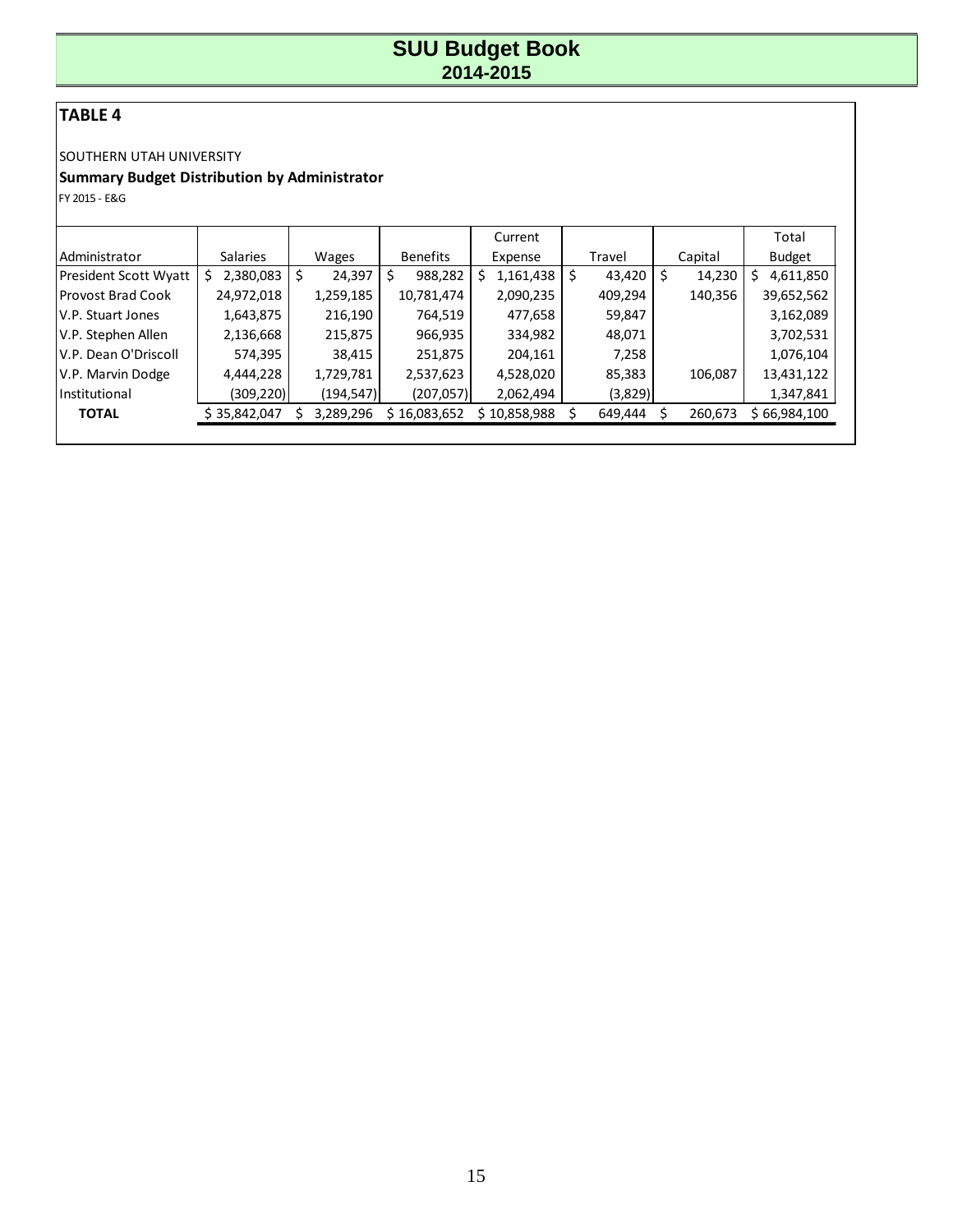# **TABLE 5**

SOUTHERN UTAH UNIVERSITY

### **Summary Budget Distribution by Functional Category**

FY 14-15 (New Year) Compared to FY 13-14 (Prior Year)

| <b>FY 14-15 (New Year)</b> |                 |               |                  | Current       |               |              | Total         |
|----------------------------|-----------------|---------------|------------------|---------------|---------------|--------------|---------------|
| <b>Functional Category</b> | <b>Salaries</b> | <b>Wages</b>  | <b>Benefits</b>  | Expense       | Travel        | Capital      | <b>Budget</b> |
| Instruction                | \$18,595,449    | 714,975<br>\$ | \$.<br>8,005,804 | \$<br>858,549 | \$<br>242,329 | \$<br>14,994 | \$28,432,100  |
| <b>Public Service</b>      | 167,867         |               | 69,595           | 53,159        |               |              | 290,621       |
| Academic Support           | 4,031,831       | 355,276       | 1,818,827        | 758,089       | 144,408       | 101,697      | 7,210,128     |
| Library Support            | 1,064,732       | 79,294        | 474,296          | 257,931       | 4,557         |              | 1,880,810     |
| <b>Student Services</b>    | 2,597,755       | 315,587       | 1,207,827        | 606,040       | 61,259        |              | 4,788,468     |
| Athletics                  | 1,997,753       |               | 828,238          | 823,135       |               |              | 3,649,126     |
| Institutional Support      | 5,250,292       | 499,358       | 2,244,116        | 3,150,072     | 170,820       | 37,895       | 11,352,553    |
| O&M of Physcial Plant      | 2,136,368       | 1,324,806     | 1,434,949        | 3,246,351     | 26,071        | 106,087      | 8,274,632     |
| Student Aid                |                 |               |                  | 1,105,662     |               |              | 1,105,662     |
| <b>TOTAL</b>               | \$35,842,047    | 3,289,296     | \$16,083,652     | \$10,858,988  | 649,444       | 260,673<br>Ś | \$66,984,100  |
|                            |                 |               |                  |               |               |              |               |

| FY 13-14 (Prior Year)        |                 |                 |                           | Current             |               |              | Total          |
|------------------------------|-----------------|-----------------|---------------------------|---------------------|---------------|--------------|----------------|
| <b>Functional Category</b>   | <b>Salaries</b> | Wages           | <b>Benefits</b>           | Expense             | Travel        | Capital      | <b>Budget</b>  |
| Instruction                  | \$18,064,513    | \$<br>702,460   | Ś.<br>7,771,731           | Ŝ.<br>817,541       | \$<br>242,329 | \$<br>14,994 | \$27,613,568   |
| <b>Public Service</b>        | 170,032         |                 | 70,413                    | 53,159              |               |              | 293,604        |
| Academic Support             | 3,649,444       | 217,620         | 1,601,419                 | 771,190             | 144,408       | 101,697      | 6,485,778      |
| Library Support              | 1,051,636       | 78,315          | 467,932                   | 390,931             | 4,557         |              | 1,993,371      |
| <b>Student Services</b>      | 2,488,913       | 341,218         | 1,172,007                 | 678,110             | 61,259        |              | 4,741,507      |
| <b>Athletics</b>             | 1,906,319       | 20,377          | 797,878                   | 837,000             |               |              | 3,561,574      |
| <b>Institutional Support</b> | 5,136,316       | 457,399         | 2,316,455                 | 3,469,721           | 152,813       | 37,895       | 11,570,599     |
| O&M of Physcial Plant        | 2,068,057       | 1,305,055       | 1,396,865                 | 3,181,212           | 25,582        | 90,766       | 8,067,537      |
| Student Aid                  |                 |                 |                           | 1,105,662           |               |              | 1,105,662      |
| <b>TOTAL</b>                 | \$34,535,230    | Ś.<br>3,122,444 | \$15,594,700              | \$11,304,526        | 630,948<br>S  | 245,352<br>S | \$65,433,200   |
|                              |                 |                 |                           |                     |               |              |                |
| Increase (Decrease)          |                 |                 |                           |                     |               |              |                |
| from 2013-14                 | 1,306,817       | 166,852<br>Ś    | 488,952<br>$\ddot{\zeta}$ | $(445,538)$ \$<br>S | $18,496$ \$   | 15,321       | 1,550,900<br>S |
|                              |                 |                 |                           |                     |               |              |                |
| <b>Percent Change</b>        | 3.8%            | 5.3%            | 3.1%                      | $-3.9%$             | 2.9%          | 6.2%         | 2.4%           |
|                              |                 |                 |                           |                     |               |              |                |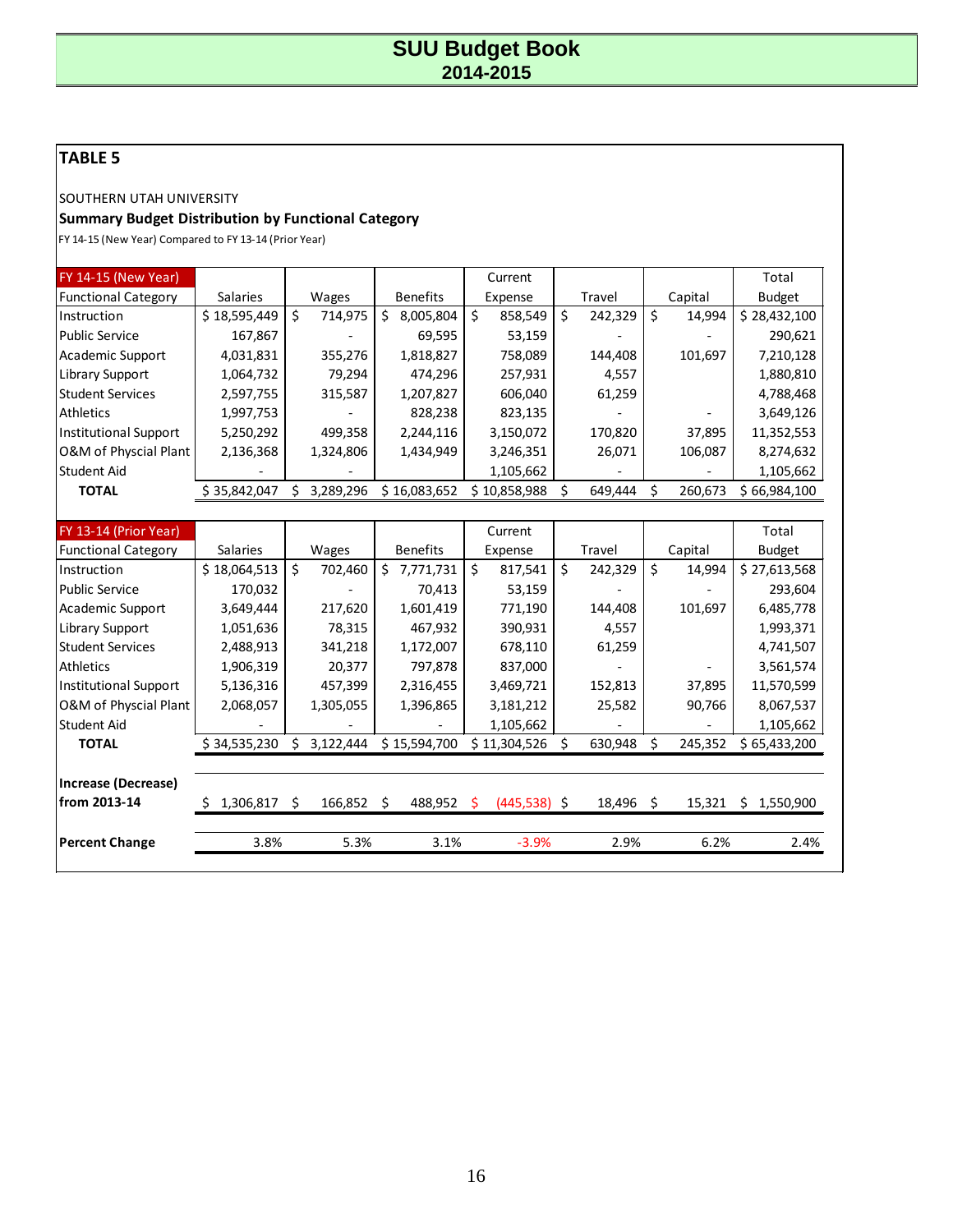# **Table 6 – 14**

# **2014-15 Base Budgets**

The pages that follow contain a summary report of E&G budgets for fiscal year 2014-15. Certain budget categories are consolidated for convenience:

- "Faculty" column includes full-time and adjunct faculty budgets.
- "Staff" column includes executive, professional, and classified staff budgets.
- "Benefits" are estimated based on University averages applied to corresponding salary budgets within each account. Actual benefit expenses may fluctuate based on each accounts individual circumstances. E&G Benefits are budgeted only within a single campus-wide pool at the beginning of the year. The benefits pool is allocated to other accounts as actual benefits expenses are incurred during the year.
- "Current" column includes current expense, utilities, scholarship, and transfer budgets.

The account column reports only the Banner program and organization codes. The fund code (000100) has been omitted since all E&G accounts share this same number.

This document reports base budgets as of July 1, 2014. Budgets are subject to one-time and ongoing changes during the year.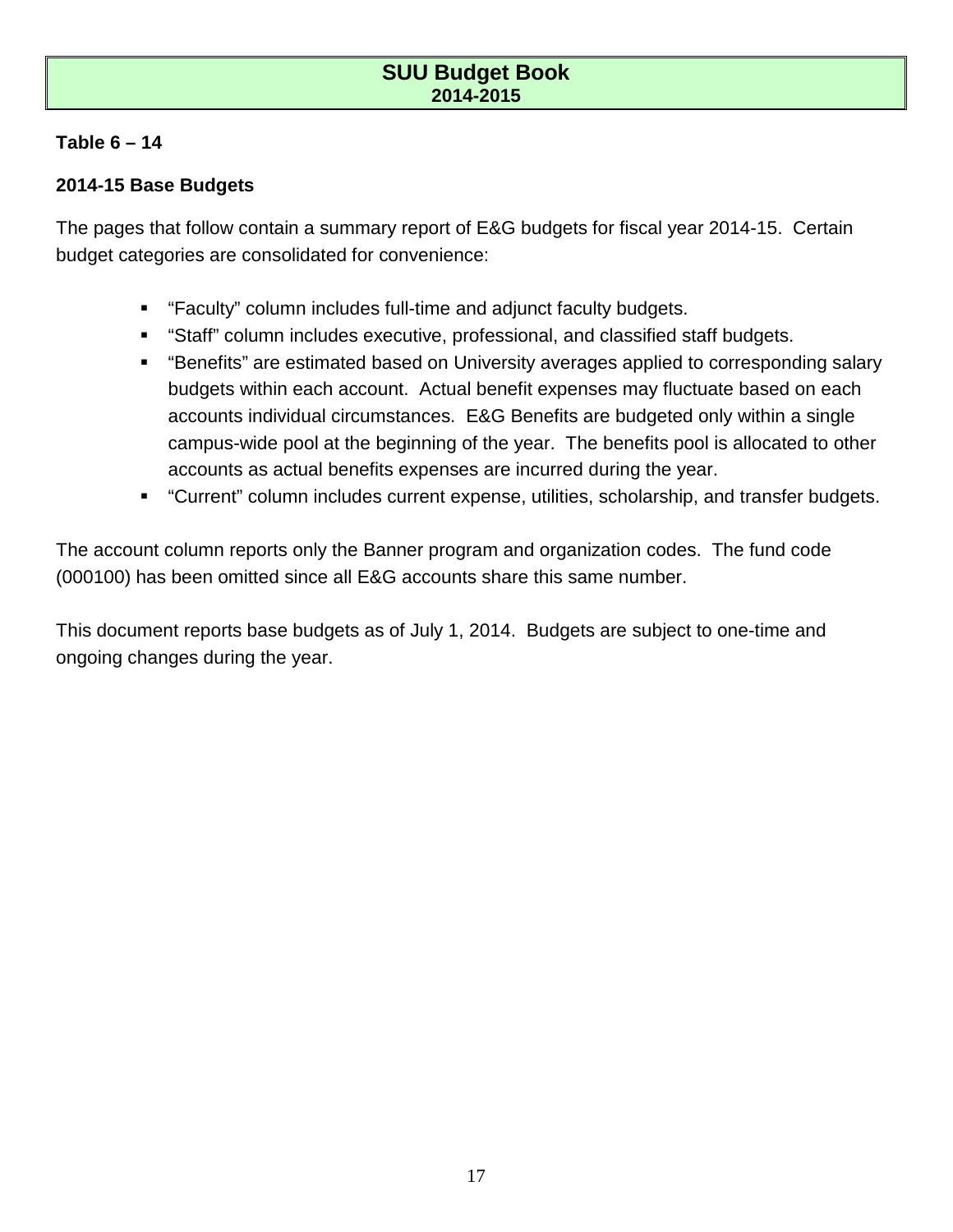#### **TABLE 6**

SOUTHERN UTAH UNIVERSITY

| FY 2015 |                |                                              |                          |                          |                             |                          |                          |                          |                              |               |
|---------|----------------|----------------------------------------------|--------------------------|--------------------------|-----------------------------|--------------------------|--------------------------|--------------------------|------------------------------|---------------|
|         | <b>ACCOUNT</b> | <b>DESCRIPTION</b>                           | <b>FACULTY</b>           | <b>STAFF</b>             | <b>HOURLY</b>               | <b>BENEFITS</b>          | <b>CURRENT</b>           |                          | <b>TRAVEL CAPITAL</b>        | <b>TOTALS</b> |
| 10      |                | 10020 ACADEMIC AFFAIRS                       | 1,095,524                | 38,701                   | 198,854                     | 277,597                  | 57,010                   |                          | $\overline{\phantom{a}}$     | 1,667,686     |
| 10      |                | 10060 SUMMER SCHOOL                          | 799,660                  | $\overline{a}$           | $\overline{\phantom{a}}$    | 175,925                  | $\overline{\phantom{a}}$ |                          |                              | 975,585       |
| 10      |                | 10092 FACULTY SABBATICAL                     | 23,012                   | $\overline{\phantom{m}}$ | $\overline{\phantom{a}}$    | 5,063                    | $\overline{\phantom{a}}$ |                          | $\overline{\phantom{a}}$     | 28,075        |
| 10      |                | 10245 VENTURE COURSE                         | $\overline{\phantom{a}}$ |                          | 14,020                      | 701                      | 18,140                   | 1,000                    | $\overline{\phantom{a}}$     | 33,861        |
| 10      |                | 10260 HONORS PROGRAM                         | $\overline{\phantom{a}}$ | 26,194                   | 5,829                       | 11,079                   | 24,070                   | $\overline{a}$           | $\overline{\phantom{a}}$     | 67,172        |
| 10      |                | 10280 ENVIRONMENTAL EDUC                     | 10,845                   | $\blacksquare$           | $\overline{\phantom{a}}$    | 4,555                    | 25,665                   | 1,500                    | $\overline{\phantom{a}}$     | 42,565        |
| 10      |                | 10320 ACADEMIC CONFS & PUBLICATIONS          | $\overline{\phantom{a}}$ | 13,915                   | 4,973                       | 5,787                    | 71,715                   | 15,875                   | $\overline{\phantom{a}}$     | 112,265       |
| 10      |                | 10420 TUTORING CENTER                        | $\qquad \qquad -$        | 117,871                  | 69,116                      | 52,962                   | $\blacksquare$           |                          | $\overline{a}$               | 239,949       |
| 10      |                | 10450 TESTING CENTER                         | $\overline{\phantom{a}}$ | 25,658                   | 21,352                      | 11,844                   | 2,000                    |                          | $\sim$                       | 60,854        |
| 10      | 12010          | PVA INSTRUCTIONAL RESERVE                    |                          |                          |                             |                          | $\overline{a}$           |                          |                              |               |
| 10      | 12020          | PVA FACULTY SCHOLARLY SUPPORT                | $\blacksquare$           | $\overline{\phantom{a}}$ | $\sim$                      | $\blacksquare$           | $\overline{\phantom{a}}$ | 17,469                   | $\overline{\phantom{a}}$     | 17,469        |
| 10      | 12030          | <b>BALLROOM DANCE</b>                        |                          |                          | 23,880                      | 1,194                    | $\overline{\phantom{a}}$ |                          |                              | 25,074        |
| 10      |                | 12200 ART & DESIGN                           | 768,017                  | 26,656                   | 5,113                       | 334,018                  | 7,500                    | 5,945                    | $\overline{\phantom{a}}$     | 1,147,249     |
| 10      |                | 12300 MUSIC                                  | 574,712                  | 28,071                   | 4,825                       | 253,410                  | 32,500                   | 4,550                    | 6,000                        | 904,068       |
| 10      |                | 12400 THEATRE & DANCE                        | 560,994                  | 136,666                  | 7,158                       | 292,605                  | 27,500                   | 5,005                    | $\overline{\phantom{a}}$     | 1,029,928     |
| 10      |                | 12500 MFA PROGRAM                            | 55,000                   | $\overline{a}$           | 49,937                      | 25,597                   | 4,500                    | 2,500                    | $\overline{\phantom{0}}$     | 137,534       |
| 10      |                | 12700 CENTER FOR SHAKESPEARE STUDIES         | 78,742                   | $\overline{\phantom{a}}$ | $\overline{\phantom{a}}$    | 33,072                   | 40,000                   | 5,000                    | $\overline{\phantom{a}}$     | 156,814       |
| 10      | 13010          | <b>HSS INSTRUCTIONAL RESERVE</b>             |                          |                          | 1,041                       | 52                       | $\overline{\phantom{a}}$ |                          |                              | 1,093         |
| 10      |                | 13020 HSS FACULTY SCHOLARLY SUPPORT          | $\overline{\phantom{a}}$ | $\overline{\phantom{a}}$ | $\blacksquare$              |                          | $\overline{\phantom{a}}$ | 32,977                   | $\overline{\phantom{a}}$     | 32,977        |
|         |                |                                              |                          |                          |                             |                          |                          |                          |                              |               |
| 10      |                | 13100 COMMUNICATIONS                         | 527,082                  | 25,822                   | 17,896                      | 233,114                  | 13,605                   |                          |                              | 817,519       |
| 10      |                | 13190 COMMUNICATION MASTERS                  | 69,570                   | 480                      | 4,091                       | 29,462                   | $\overline{\phantom{a}}$ | $\overline{\phantom{m}}$ | $\overline{\phantom{a}}$     | 103,603       |
| 10      |                | 13200 ENGLISH                                | 985,173                  | 25,218                   | 36,815                      | 426,205                  | 17,441                   |                          | $\overline{\phantom{a}}$     | 1,490,852     |
| 10      |                | 13300 FOREIGN LANG & PHILOSOPHY              | 523,811                  | 23,445                   | 13,294                      | 230,512                  | 10,796                   | $\overline{\phantom{a}}$ | $\overline{\phantom{a}}$     | 801,858       |
| 10      |                | 13400 PSYCHOLOGY                             | 623,142                  | 26,165                   | 16,362                      | 273,527                  | 12,323                   |                          | $\overline{\phantom{a}}$     | 951,519       |
| 10      | 13600          | <b>HISTORY &amp; SOCIOLOGY</b>               | 685,846                  | 28,449                   | 11,658                      | 300,587                  | 12,391                   | $\overline{a}$           | $\overline{\phantom{a}}$     | 1,038,931     |
| 10      | 13700          | POLI SCI & CRIM JUST                         | 497,777                  | 28,755                   | 14,010                      | 221,844                  | 16,360                   |                          | $\overline{\phantom{a}}$     | 778,746       |
| 10      | 13750          | MASTERS OF PUBLIC ADMINISTRATION             | 105,403                  | 27,000                   |                             | 55,609                   | 2,000                    | $\overline{\phantom{a}}$ | $\overline{\phantom{a}}$     | 190,012       |
| 10      | 13770          | <b>MASTERS OF FORENSIC SCIENCE</b>           |                          | $\blacksquare$           |                             | $\blacksquare$           | $\overline{\phantom{a}}$ |                          |                              |               |
| 10      | 13800          | PARALEGAL                                    | $\overline{\phantom{a}}$ | 45,188                   | $\overline{\phantom{a}}$    | 18,979                   | $\overline{\phantom{a}}$ | $\overline{a}$           | $\blacksquare$               | 64,167        |
| 10      | 14010          | <b>BUSINESS INSTRUCTIONAL RESERVE</b>        |                          | $\overline{a}$           |                             | $\overline{\phantom{a}}$ | 41,752                   | 17,500                   | $\overline{a}$               | 59,252        |
| 10      |                | 14020 BUSINESS FACULTY SCHOLARLY SUPPORT     | $\sim$                   | $\overline{\phantom{a}}$ | $\overline{a}$              | $\overline{\phantom{a}}$ | $\overline{\phantom{a}}$ | 12,152                   | $\overline{\phantom{a}}$     | 12,152        |
| 10      |                | 14100 ACCOUNTING                             | 657,493                  |                          | $\overline{\phantom{a}}$    | 276,147                  |                          | $\overline{a}$           | 2,700                        | 936,340       |
| 10      |                | 14200 MACC                                   |                          | $\blacksquare$           | 5,113                       | 256                      | $\blacksquare$           | $\overline{\phantom{a}}$ | $\overline{\phantom{a}}$     | 5,369         |
| 10      | 14300          | <b>ECONOMICS &amp; FINANCE</b>               | 681,851                  |                          | $\overline{\phantom{m}}$    | 286,377                  |                          |                          | 3,060                        | 971,288       |
| 10      |                | 14400 AVIATION PROGRAM                       | 40,000                   | 23,855                   | $\overline{\phantom{a}}$    | 26,819                   | 31,573                   | $\overline{\phantom{a}}$ | $\overline{\phantom{a}}$     | 122,247       |
| 10      | 14500          | MANAGEMENT, MARKETING AND HOSP               | 921,734                  | 24,674                   |                             | 397,491                  | 5,960                    | 4,000                    | 3,234                        | 1,357,093     |
| 10      | 14600 MBA      |                                              | $\overline{a}$           | $\overline{\phantom{a}}$ | 5,113                       | 256                      | $\overline{\phantom{a}}$ |                          | $\overline{\phantom{a}}$     | 5,369         |
| 10      |                | 14800 MILITARY SCIENCE                       | $\overline{\phantom{a}}$ | 18,919                   | 5,158                       | 8,204                    | 10,000                   |                          |                              | 42,281        |
| 10      |                | 15010 EDUCATION INSTRUCTIONAL RESERVE        | 1,618                    | $\overline{\phantom{a}}$ | $\overline{\phantom{a}}$    | 680                      | $\overline{\phantom{a}}$ | $\overline{\phantom{a}}$ | $\overline{\phantom{a}}$     | 2,298         |
| 10      |                | 15020 EDHD FACULTY SCHOLARLY SUPPORT         |                          |                          |                             |                          | $\overline{\phantom{a}}$ | 13,874                   |                              | 13,874        |
| 10      |                | 15100 TEACHER EDUCATION                      | 779,101                  | 88,927                   | 8,606                       | 365,002                  | 28,500                   | 9,269                    | $\overline{\phantom{a}}$     | 1,279,405     |
| 10      |                | 15120 GRADUATE EDUCATION                     | 502,572                  | 57,027                   | 10,509                      | 235,557                  | 13,000                   | 5,200                    |                              | 823,865       |
|         |                |                                              |                          |                          |                             |                          |                          |                          |                              |               |
| 10      |                | 15130 FIELD SERVICES<br>15200 PHYS EDUCATION |                          |                          |                             |                          | 3,000                    | 1,720                    | $\overline{\phantom{a}}$     | 4,720         |
| 10      |                |                                              | 384,426                  | 33,787                   | 4,556                       | 175,877                  | 19,000                   | 5,000                    | $\overline{\phantom{a}}$     | 622,646       |
| 10      |                | 15300 PHYS ED OUTDOOR REC & MAN              | 96,000                   | $\overline{\phantom{a}}$ | 1,013                       | 40,371                   | 10,000                   | $\overline{\phantom{a}}$ | $\overline{\phantom{a}}$     | 147,384       |
| 10      |                | 15400 MASTERS SPORTS CONDITIONING            | 61,870                   | $\blacksquare$           | $\mathcal{L}_{\mathcal{A}}$ | 25,985                   | 1,278                    | $\overline{\phantom{m}}$ |                              | 89,133        |
| 10      |                | 16300 COMP SCI & INFO SYS                    | 562,676                  | 24,032                   | 35,792                      | 248,207                  | 15,000                   | $\overline{\phantom{a}}$ | $\overline{\phantom{a}}$     | 885,707       |
| 10      |                | 16500 TECHNOLOGY & CONSTRUCTION MGT          | 219,649                  | 38,307                   | 12,783                      | 108,981                  | 10,625                   | $\overline{\phantom{a}}$ | $\overline{\phantom{0}}$     | 390,345       |
| 10      |                | 16600 INTEGRATED ENGINEERING                 | 246,867                  | 38,306                   | 1,304                       | 119,838                  | 2,125                    | $\overline{\phantom{a}}$ | $\overline{\phantom{a}}$     | 408,440       |
| 10      |                | 17010 SCIENCE INSTRUCTIONAL RESERVE          | 223                      | $\sim$                   | 27,407                      | 1,464                    | $\sim$                   | 4,647                    | $\overline{\phantom{0}}$     | 33,741        |
| 10      |                | 17020 COSE FACULTY SCHOLARLY SUPPORT         | $\overline{\phantom{a}}$ | $\blacksquare$           | $\blacksquare$              | $\blacksquare$           | $\overline{\phantom{a}}$ | 40,471                   | $\overline{\phantom{a}}$     | 40,471        |
| 10      |                | 17100 PHYSICAL SCIENCE                       | 1,000,675                | 114,192                  | 21,475                      | 469,318                  | 15,000                   | 4,500                    | $\overline{\phantom{a}}$     | 1,625,160     |
| 10      |                | 17200 ENGINEERING INIT                       | 181,008                  | 43,432                   | $\blacksquare$              | 94,265                   | 138,446                  | 7,500                    | $\overline{\phantom{a}}$     | 464,651       |
| 10      |                | 17300 AGRICULTURE & NUTRITION                | 492,380                  | 114,634                  | 5,113                       | 255,202                  | 7,000                    | 2,025                    | $\overline{\phantom{a}}$     | 876,354       |
| 10      |                | 17500 MATHEMATICS                            | 874,013                  | 32,314                   | 20,453                      | 381,680                  | 25,000                   | 3,600                    | $\overline{\phantom{a}}$     | 1,337,060     |
| 10      |                | 17600 BIOLOGY                                | 898,132                  | 69,610                   | 22,498                      | 407,577                  | 15,000                   | 4,050                    | $\overline{\phantom{a}}$     | 1,416,867     |
| 10      |                | 17800 NURSING                                | 537,155                  | 90,087                   | 4,126                       | 263,648                  | 65,774                   | 5,000                    | $\overline{\phantom{a}}$     | 965,790       |
| 10      |                | 18010 FIRST-YEAR EXPERIENCE                  | $\blacksquare$           | 15,339                   | 3,732                       | 6,629                    | $\sim$                   | $\blacksquare$           | $\overline{a}$               | 25,700        |
| 10      |                | 21000 DISTANCE EDUCATION                     | $\overline{\phantom{a}}$ | $\overline{\phantom{a}}$ | $\blacksquare$              | $\overline{\phantom{a}}$ | 5,000                    | 10,000                   | $\qquad \qquad \blacksquare$ | 15,000        |
|         |                | <b>TOTALS INSTRUCTION</b>                    | 17,123,753               | 1,471,696                | 714,975                     | 7,471,129                | 858,549                  | 242,329                  | 14,994                       | 27,897,425    |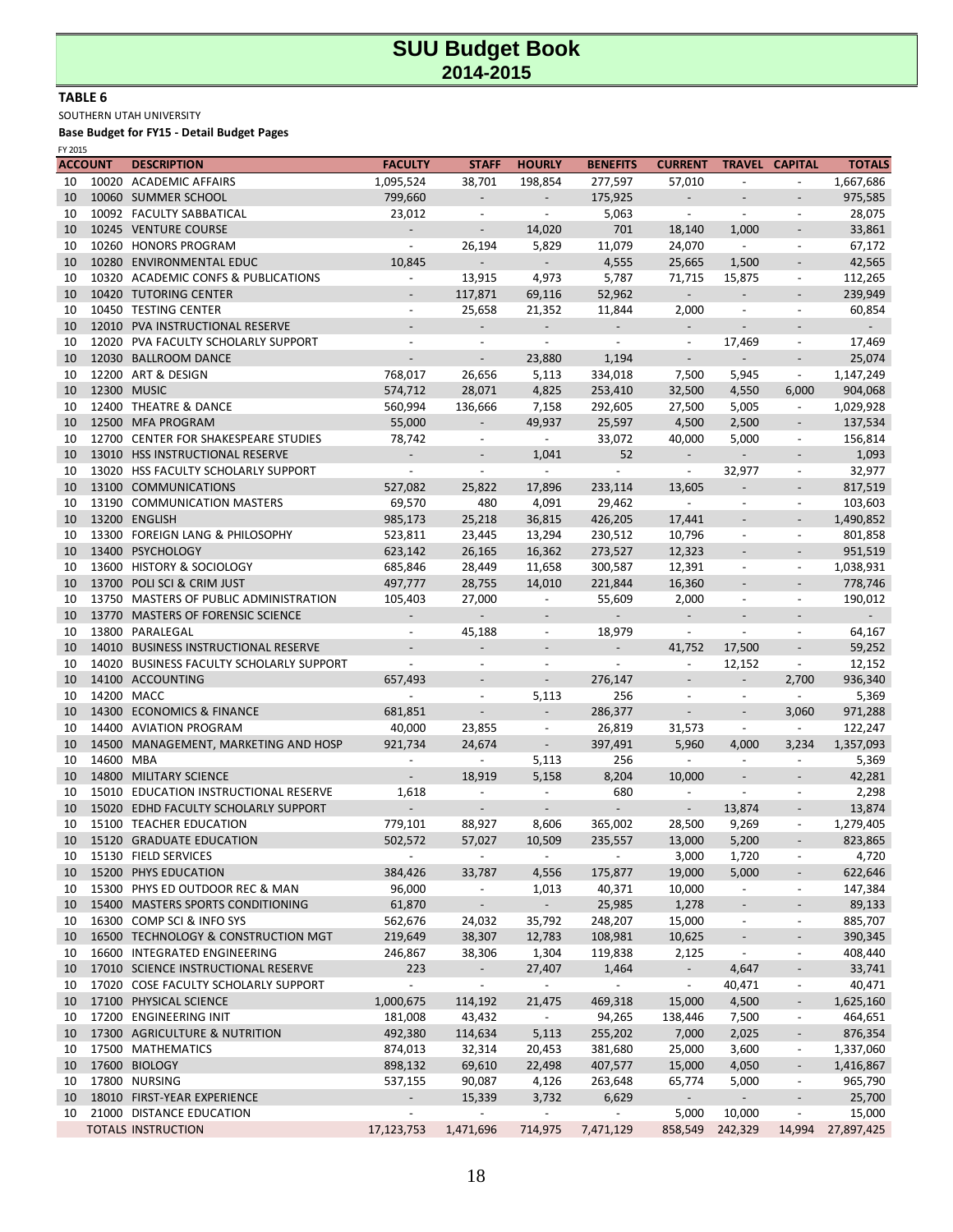#### **TABLE 7**

SOUTHERN UTAH UNIVERSITY

**Base Budget for FY15 - Detail Budget Pages**

| ٩ |  |
|---|--|
|---|--|

|    | <b>ACCOUNT</b> | <b>DESCRIPTION</b>               | <b>FACULTY</b>           | <b>STAFF</b>             | <b>HOURLY</b>            | <b>BENEFITS</b>          | <b>CURRENT</b>           | <b>TRAVEL</b>            | <b>CAPITAL</b>           | <b>TOTALS</b> |
|----|----------------|----------------------------------|--------------------------|--------------------------|--------------------------|--------------------------|--------------------------|--------------------------|--------------------------|---------------|
| 30 | 01085          | EVENT WAIVERS                    | <b>.</b>                 |                          |                          | $\overline{\phantom{a}}$ | 5.000                    | $\sim$                   | $\overline{\phantom{a}}$ | 5,000         |
| 30 | 01120          | REGIONAL SERVICES PARTNERSHIPS   | $\overline{\phantom{0}}$ | $\overline{\phantom{0}}$ |                          | $\overline{\phantom{a}}$ | 44.659                   | $\overline{\phantom{a}}$ | $\overline{\phantom{0}}$ | 44.659        |
| 30 |                | 14900 SMALL BUSINESS DVLP CNTR   |                          | 83.712                   |                          | 35.159                   | $\overline{\phantom{a}}$ | $\overline{\phantom{a}}$ |                          | 118.871       |
| 30 | 43010          | <b>RURAL HEALTH PARTNERSHIPS</b> | -                        | 84.155                   | $\overline{\phantom{0}}$ | 35.345                   | 3,500                    | $\overline{\phantom{a}}$ | $-$                      | 123.000       |
|    |                | TOTALS PUBLIC SERVICE            | $\overline{\phantom{0}}$ | 167.867                  | $\overline{\phantom{0}}$ | 70.504                   | 53.159                   | -                        | $\overline{\phantom{0}}$ | 291.530       |

#### **TABLE 8**

SOUTHERN UTAH UNIVERSITY

| FY 2015 |                |                                      |                          |                          |                             |                          |                          |                          |                          |               |
|---------|----------------|--------------------------------------|--------------------------|--------------------------|-----------------------------|--------------------------|--------------------------|--------------------------|--------------------------|---------------|
|         | <b>ACCOUNT</b> | <b>DESCRIPTION</b>                   | <b>FACULTY</b>           | <b>STAFF</b>             | <b>HOURLY</b>               | <b>BENEFITS</b>          | <b>CURRENT</b>           |                          | <b>TRAVEL CAPITAL</b>    | <b>TOTALS</b> |
| 40      |                | 10040 CATALOG                        |                          |                          | $\sim$                      | $\overline{\phantom{a}}$ | 15,047                   | ÷,                       | $\overline{a}$           | 15,047        |
| 40      | 10096          | <b>RELEASED TIME</b>                 | 54,169                   | 15,282                   |                             | 15,279                   | $\overline{\phantom{m}}$ | $\overline{\phantom{a}}$ | $\overline{a}$           | 84,730        |
| 40      | 10110          | <b>GLOBAL ENGAGEMENT</b>             |                          | 172,401                  | 32,067                      | 73,354                   | 23,777                   | $\overline{\phantom{a}}$ | $\overline{\phantom{a}}$ | 301,599       |
| 40      |                | 10120 ASCAP/BMI                      |                          |                          |                             |                          | 65,261                   | $\overline{a}$           | $\qquad \qquad -$        | 65,261        |
| 40      | 10150          | ON-LINE COURSE DEVELOPMENT           | 20,377                   | $\sim$                   |                             | 4,483                    | $\overline{\phantom{a}}$ | $\overline{a}$           | $\blacksquare$           | 24,860        |
| 40      |                | 10160 FACULTY RECRUITMENT            |                          |                          |                             |                          | $\overline{\phantom{a}}$ | 40,292                   |                          | 40,292        |
| 40      |                | 10170 FACULTY RELOCATION             |                          | $\overline{a}$           | $\overline{a}$              | $\overline{\phantom{a}}$ | 30,000                   | ÷.                       | $\overline{\phantom{a}}$ | 30,000        |
| 40      |                | 10180 FACULTY SENATE                 |                          |                          |                             | $\overline{\phantom{a}}$ | 1,327                    | 855                      | $\overline{\phantom{a}}$ | 2,182         |
| 40      | 10220          | UNDERGRAD RESEARCH                   | $\overline{\phantom{a}}$ | $\overline{\phantom{a}}$ | $\overline{\phantom{a}}$    | $\overline{\phantom{a}}$ | 27,400                   | $\overline{\phantom{a}}$ | $\overline{\phantom{a}}$ | 27,400        |
| 40      | 10250          | <b>HONORS SOCIETIES</b>              |                          |                          |                             | $\overline{\phantom{a}}$ | 4,000                    | $\overline{\phantom{a}}$ |                          | 4,000         |
| 40      | 10380          | <b>ACADEMIC GRANTS</b>               | $\overline{\phantom{a}}$ | 147,321                  | $\overline{\phantom{a}}$    | 61,875                   | 12,000                   | 3,000                    | $\overline{\phantom{a}}$ | 224,196       |
| 40      |                | 10400 FACULTY CENTER                 | 5,552                    | $\overline{\phantom{a}}$ |                             | 2,332                    | 10,000                   | $\overline{\phantom{a}}$ |                          | 17,884        |
| 40      | 10405          | FACULTY DEVELOPMENT SUPPORT          |                          | $\blacksquare$           | $\overline{\phantom{a}}$    |                          | 25,000                   | $\overline{\phantom{a}}$ | $\overline{\phantom{a}}$ | 25,000        |
| 40      | 10430          | <b>COMMUNITY ENGAGEMENT</b>          |                          | 85,153                   | 506                         | 34,763                   | 11,849                   | 5,000                    |                          | 137,271       |
| 40      |                | 11000 ASSOCIATE PROVOST              | $\overline{\phantom{a}}$ | 254,253                  | $\overline{\phantom{a}}$    | 106,480                  | 19,273                   | 5,500                    | $\overline{\phantom{a}}$ | 385,506       |
| 40      |                | 11050 GENERAL EDUCATION - ASSESMENT  | 72,000                   |                          | $\overline{\phantom{a}}$    | 30,240                   | 8,000                    | $\frac{1}{2}$            | $\overline{a}$           | 110,240       |
| 40      | 11100          | <b>INFORMATION TECH</b>              | $\overline{\phantom{a}}$ | 390,590                  | 26,031                      | 163,911                  | 217,098                  | 20,000                   | 38,800                   | 856,430       |
| 40      | 11160          | <b>CAMPUS TECH SUPPORT</b>           |                          | $\overline{\phantom{a}}$ |                             |                          | $\sim$                   | $\overline{\phantom{0}}$ | 62,897                   | 62,897        |
| 40      | 11170          | <b>INFORMATION MEDIATION</b>         | $\overline{\phantom{a}}$ | 48,950                   | 10,287                      | 20,767                   | 47,673                   | 2,000                    | $\overline{\phantom{a}}$ | 129,677       |
| 40      |                | 11200 ASSOCIATE PROVOST - GRAD PROG  |                          | $\overline{a}$           |                             | $\sim$                   | 5,000                    | $\overline{\phantom{a}}$ |                          | 5,000         |
| 40      | 12000          | <b>PVA - DEAN</b>                    | $\blacksquare$           | 183,211                  | 21,147                      | 78,006                   | 11,734                   | 8,500                    | $\overline{\phantom{a}}$ | 302,598       |
| 40      |                | 12800 BRAITHWAITE GALLERY            |                          | 53,708                   | 2,045                       | 22,660                   | 4,000                    | $\overline{\phantom{a}}$ |                          | 82,413        |
| 40      |                | 13000 HSS - DEAN                     | $\overline{\phantom{a}}$ | 159,657                  | 13,823                      | 67,441                   | 26,805                   | $\overline{\phantom{a}}$ | $\overline{\phantom{a}}$ | 267,726       |
| 40      |                | 13180 STUDENT MEDIA                  | $\overline{\phantom{a}}$ | 229,821                  | $\sim$                      | 96,362                   | $\mathbb{Z}^+$           | $\overline{a}$           | $\overline{\phantom{a}}$ | 326,183       |
| 40      | 14000          | <b>BUSINESS - DEAN</b>               | $\overline{\phantom{a}}$ | 254,379                  | 12,558                      | 106,855                  | 20,222                   | 5,000                    | $\overline{\phantom{a}}$ | 399,014       |
| 40      |                | 14400 AVIATION PROGRAM               | $\overline{\phantom{a}}$ | 76,838                   | $\overline{\phantom{a}}$    | 31,966                   | $\blacksquare$           | $\overline{\phantom{a}}$ | $\overline{\phantom{a}}$ | 108,804       |
| 40      | 15000          | <b>EDUCATION - DEAN</b>              | $\overline{\phantom{a}}$ | 173,912                  | 3,499                       | 73,218                   | 27,700                   | 12,261                   | $\overline{\phantom{a}}$ | 290,590       |
| 40      |                | 17000 SCIENCE - DEAN                 |                          | 244,885                  | 23,211                      | 103,436                  | 49,278                   | 10,000                   |                          | 430,810       |
| 40      | 18000          | <b>UNIVERSITY - DEAN</b>             | $\overline{\phantom{a}}$ | 350,692                  | 27,953                      | 147,219                  | 11,323                   | 10,000                   | $\overline{\phantom{a}}$ | 547,187       |
| 40      |                | 18020 ACADEMIC & CAREER ADVISING     | $\overline{\phantom{a}}$ | 481,199                  | $\mathcal{L}_{\mathcal{A}}$ | 202,104                  | 13,000                   | 5,000                    | $\overline{\phantom{a}}$ | 701,303       |
| 40      | 18040          | <b>EARLY ALERT PROGRAM</b>           | $\overline{\phantom{a}}$ | $\overline{\phantom{a}}$ | 18,232                      | 912                      | 4,000                    | $\overline{\phantom{a}}$ | $\overline{\phantom{a}}$ | 23,144        |
| 40      | 18110          | LEADERSHIP ENGAGEMENT                |                          | 10,189                   | 7,088                       | 2,596                    | 120                      | $\overline{\phantom{a}}$ | $\overline{\phantom{a}}$ | 19,993        |
| 40      | 18120          | CREATIVE/INNOVATIVE ENGAGEMENT       | 35,615                   | 66,901                   | 106,072                     | 48,360                   | 17,680                   | $\overline{\phantom{a}}$ | $\overline{\phantom{a}}$ | 274,628       |
| 40      | 18130          | <b>OUTDOOR ENGAGEMENT</b>            |                          | 168,208                  | 3,038                       | 69,799                   | 15,445                   | 7,500                    | $\overline{\phantom{a}}$ | 263,990       |
| 40      | 20000          | <b>CONTINUING &amp; PROF STUDIES</b> | $\overline{\phantom{a}}$ | 209,197                  | 16,640                      | 88,389                   | 26,834                   | 4,500                    | $\overline{\phantom{a}}$ | 345,560       |
| 40      | 41500          | MICHAEL O. LEAVITT CENTER            |                          | 67,371                   | 31,079                      | 29,544                   | 7,243                    | 5,000                    |                          | 140,237       |
|         |                | TOTALS ACADEMIC SUPPORT              | 187,713                  | 3,844,118                | 355,276                     | 1,682,351                | 758,089                  | 144,408                  | 101,697                  | 7,073,652     |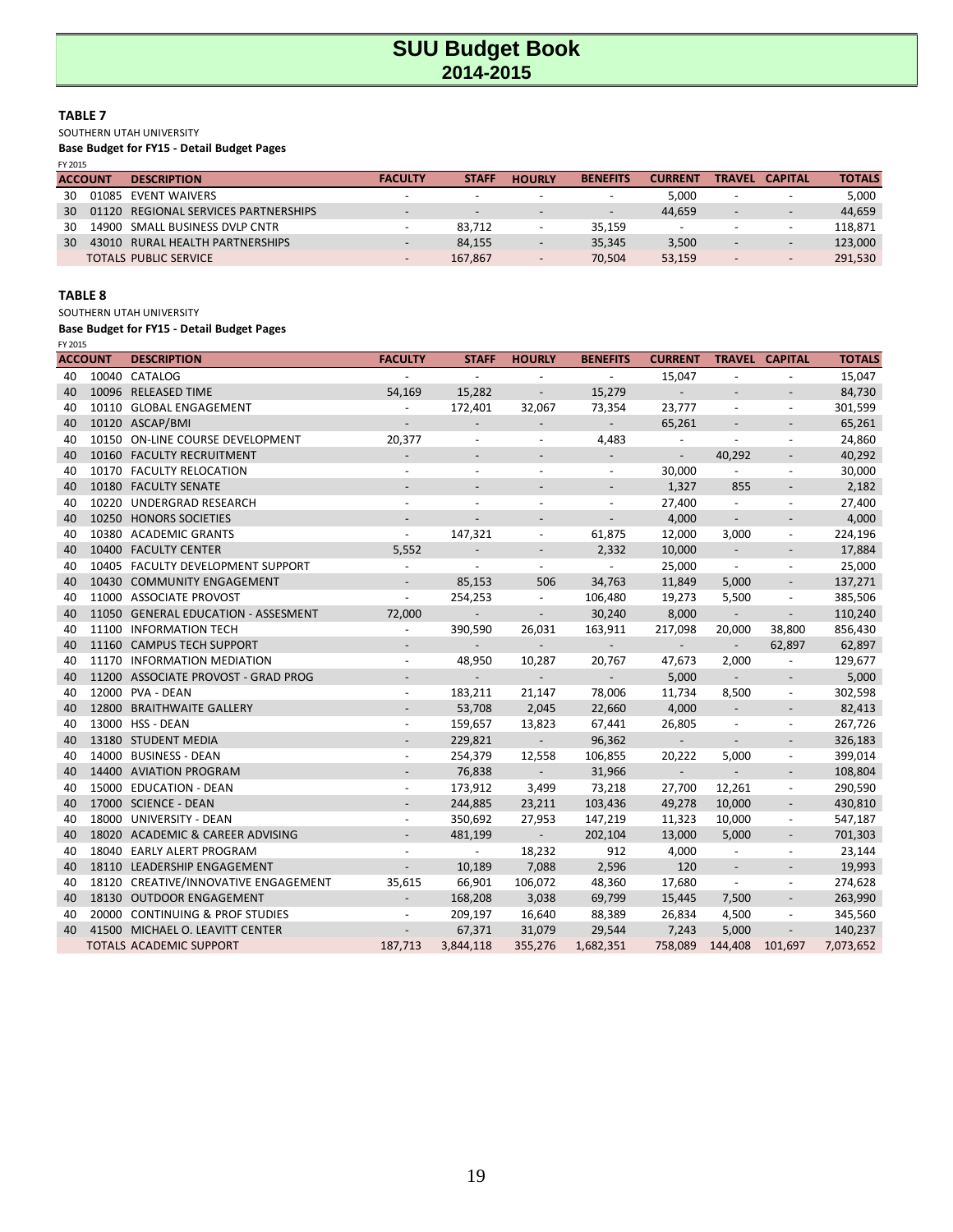#### **TABLE 9**

SOUTHERN UTAH UNIVERSITY

**Base Budget for FY15 - Detail Budget Pages**

|    | <b>ACCOUNT</b> | <b>DESCRIPTION</b>                | <b>FACULTY</b>           | <b>STAFF</b>             | <b>HOURLY</b>            | <b>BENEFITS</b>          | <b>CURRENT</b>           | TRAVEL                   | <b>CAPITAL</b>           | <b>TOTALS</b> |
|----|----------------|-----------------------------------|--------------------------|--------------------------|--------------------------|--------------------------|--------------------------|--------------------------|--------------------------|---------------|
| 42 | 30000          | <b>LIBRARY</b>                    | 448.047                  | 616.685                  | 79,294                   | 449.770                  | 91,439                   | $\overline{\phantom{a}}$ | $\overline{\phantom{0}}$ | 1,685,235     |
| 42 | 30020          | LIBRARY FACULTY SCHOLARLY SUPPORT | $\overline{\phantom{a}}$ |                          |                          | $\overline{\phantom{0}}$ | $\overline{\phantom{a}}$ | 4,557                    | $\overline{\phantom{a}}$ | 4,557         |
| 42 | 32000          | LIBRARY - MASTERS                 | $\overline{\phantom{0}}$ |                          |                          | $\overline{\phantom{a}}$ | 64.500                   | $\overline{\phantom{a}}$ | $\overline{\phantom{a}}$ | 64,500        |
| 42 | 33000          | <b>LIBRARY - INITIATIVE</b>       |                          |                          |                          |                          | -                        |                          |                          |               |
| 42 | 34000          | LIBRARY - SERIALS/DATABASES       | . .                      | $\overline{\phantom{a}}$ | $\overline{\phantom{a}}$ | $\overline{\phantom{a}}$ | 32.492                   | $\overline{\phantom{a}}$ | $\overline{\phantom{a}}$ | 32.492        |
| 42 | 36000          | <b>ACADEMIC LIBRARY SUPPORT</b>   | $\overline{\phantom{0}}$ | $\overline{\phantom{0}}$ | $\overline{\phantom{0}}$ | $\overline{\phantom{a}}$ | 69.500                   | $\overline{\phantom{a}}$ | $\overline{\phantom{a}}$ | 69.500        |
|    |                | <b>TOTALS LIBRARY</b>             | 448.047                  | 616.685                  | 79.294                   | 449.770                  | 257,931                  | 4.557                    | $\overline{\phantom{a}}$ | 1,856,284     |

#### **TABLE 10**

SOUTHERN UTAH UNIVERSITY

| FY 2015 |                |                                      |                          |                             |                          |                           |                          |                          |                              |               |
|---------|----------------|--------------------------------------|--------------------------|-----------------------------|--------------------------|---------------------------|--------------------------|--------------------------|------------------------------|---------------|
|         | <b>ACCOUNT</b> | <b>DESCRIPTION</b>                   | <b>FACULTY</b>           | <b>STAFF</b>                | <b>HOURLY</b>            | <b>BENEFITS</b>           | <b>CURRENT</b>           | <b>TRAVEL</b>            | <b>CAPITAL</b>               | <b>TOTALS</b> |
| 50      | 01450          | <b>ENROLLMENT MGMT</b>               |                          | 113,304                     | $\overline{\phantom{a}}$ | 47,282                    | $\overline{\phantom{a}}$ | 13,957                   | $\qquad \qquad \blacksquare$ | 174,543       |
| 50      | 01700          | COMMENCEMENT                         |                          | $\overline{\phantom{a}}$    | $\overline{\phantom{a}}$ | $\mathbb{Z}^{\mathbb{Z}}$ | 9,249                    |                          |                              | 9,249         |
| 50      | 10410          | <b>HISPANIC CENTER</b>               |                          | 55,625                      | 20,453                   | 24,385                    | 5,000                    |                          | $\overline{\phantom{a}}$     | 105,463       |
| 50      | 10444          | UNIVERSITY ORIENTATION               |                          | 35,000                      | $\overline{\phantom{a}}$ | 14,700                    | $\sim$                   |                          | $\overline{\phantom{a}}$     | 49,700        |
| 50      | 10480          | <b>REGISTRAR</b>                     | $\overline{\phantom{a}}$ | 269,984                     | $\sim$                   | 113,393                   | 18,683                   | $\overline{\phantom{a}}$ | $\overline{\phantom{a}}$     | 402,060       |
| 50      | 51000          | <b>VP STUDENT SERVICES</b>           |                          | 277,290                     | 7,099                    | 116,817                   | 31,214                   | 10,213                   | $\qquad \qquad \blacksquare$ | 442,633       |
| 50      | 51300          | <b>RESIDENCE LIFE</b>                |                          | 30,679                      | $\overline{\phantom{a}}$ | 12,885                    | 8,000                    | $\overline{\phantom{a}}$ | $\overline{\phantom{a}}$     | 51,564        |
| 50      | 51400          | <b>EMERGENCY MANAGEMENT</b>          |                          | $\overline{\phantom{a}}$    | $\overline{\phantom{a}}$ | $\overline{\phantom{a}}$  | 31,700                   | 7,500                    | $\overline{\phantom{a}}$     | 39,200        |
| 50      |                | 51500 STRATEGIC PLANNING/RETENTION   |                          | $\overline{\phantom{a}}$    | $\overline{\phantom{a}}$ | $\overline{\phantom{a}}$  | 49,460                   | 740                      | $\overline{\phantom{a}}$     | 50,200        |
| 50      |                | 52000 ADA PROGRAM                    |                          | 75,107                      | 9,596                    | 32,025                    | 12,028                   | 5,811                    | $\overline{\phantom{a}}$     | 134,567       |
| 50      | 52100          | ADA HEARING IMPAIRED                 |                          | $\overline{\phantom{a}}$    | $\overline{\phantom{a}}$ | $\sim$                    | 43,200                   | $\sim$                   | $\overline{\phantom{a}}$     | 43,200        |
| 50      | 52540          | MULTICULTURAL CENTER                 |                          | 47,636                      | 3,231                    | 20,169                    | 32,244                   | 1,343                    | $\overline{\phantom{a}}$     | 104,623       |
| 50      | 53000          | CAREER & PROFESSIONAL DEVELOPMENT    |                          | 157,444                     | 50,718                   | 68,662                    | 2,818                    | $\sim$                   | $\overline{\phantom{a}}$     | 279,642       |
| 50      | 55200          | DRUG & ALCOHOL PREV                  |                          | 23,309                      | 5,113                    | 10,045                    | 2,500                    | 500                      | $\overline{\phantom{a}}$     | 41,467        |
| 50      | 55300          | COUNSELING                           |                          | 368,659                     | $\sim$ $-$               | 154,837                   | $\overline{\phantom{a}}$ |                          | $\overline{\phantom{a}}$     | 523,496       |
| 50      | 55350          | <b>CENTER FOR WOMEN &amp; FAMILY</b> |                          | $\mathcal{L}_{\mathcal{A}}$ | 4,115                    | 206                       | 12,000                   |                          |                              | 16,321        |
| 50      | 55400          | <b>CAMPUS RECREATION</b>             | $\overline{\phantom{a}}$ | 42,064                      | $\sim$ $-$               | 17,667                    |                          | $\overline{a}$           | $\overline{\phantom{a}}$     | 59,731        |
| 50      |                | 55450 AQUATIC CENTER                 | $\overline{\phantom{a}}$ | 34,359                      | 7,166                    | 14,789                    | $\overline{\phantom{a}}$ | $\overline{\phantom{a}}$ | $\overline{\phantom{a}}$     | 56,314        |
| 50      | 56015          | STUDENT INVOLVEMENT & LEADERSHIP     |                          | 72,471                      | 13,922                   | 29,265                    | $\overline{\phantom{a}}$ |                          | $\overline{\phantom{a}}$     | 115,658       |
| 50      | 56025          | <b>OUTDOOR RECREATION CNTR</b>       |                          |                             | $\sim$                   | $\overline{\phantom{a}}$  |                          |                          |                              |               |
| 50      | 56750          | CHEERLEADERS                         |                          | $ \,$                       | 17,574                   | 879                       | $\overline{\phantom{a}}$ | $\overline{a}$           | $\overline{\phantom{a}}$     | 18,453        |
| 50      | 58000          | <b>ASST VP STUDENT SERVICES</b>      |                          | 111,748                     | 30,618                   | 48,312                    | 19,796                   | 4,000                    |                              | 214,474       |
| 50      | 58500          | <b>ADMISSIONS</b>                    |                          | 511,525                     | 126,295                  | 219,136                   | 274,110                  | 16,188                   | $\overline{\phantom{a}}$     | 1,147,254     |
| 50      | 59100          | INTERNATIONAL STUDENT ENGAGEMENT     | $\overline{\phantom{a}}$ | 87,125                      | $\sim$ $-$               | 36,593                    | 37,876                   | $\sim$                   | $\overline{\phantom{a}}$     | 161,594       |
| 50      |                | 59500 FINANCIAL AID                  |                          | 284,426                     | 19,687                   | 120,443                   | 16,162                   | 1,007                    | $\overline{\phantom{a}}$     | 441,725       |
|         |                | <b>TOTALS STUDENT SERVICES</b>       |                          | 2,597,755                   | 315,587                  | 1,102,489                 | 606,040                  | 61,259                   | $\overline{\phantom{a}}$     | 4,683,130     |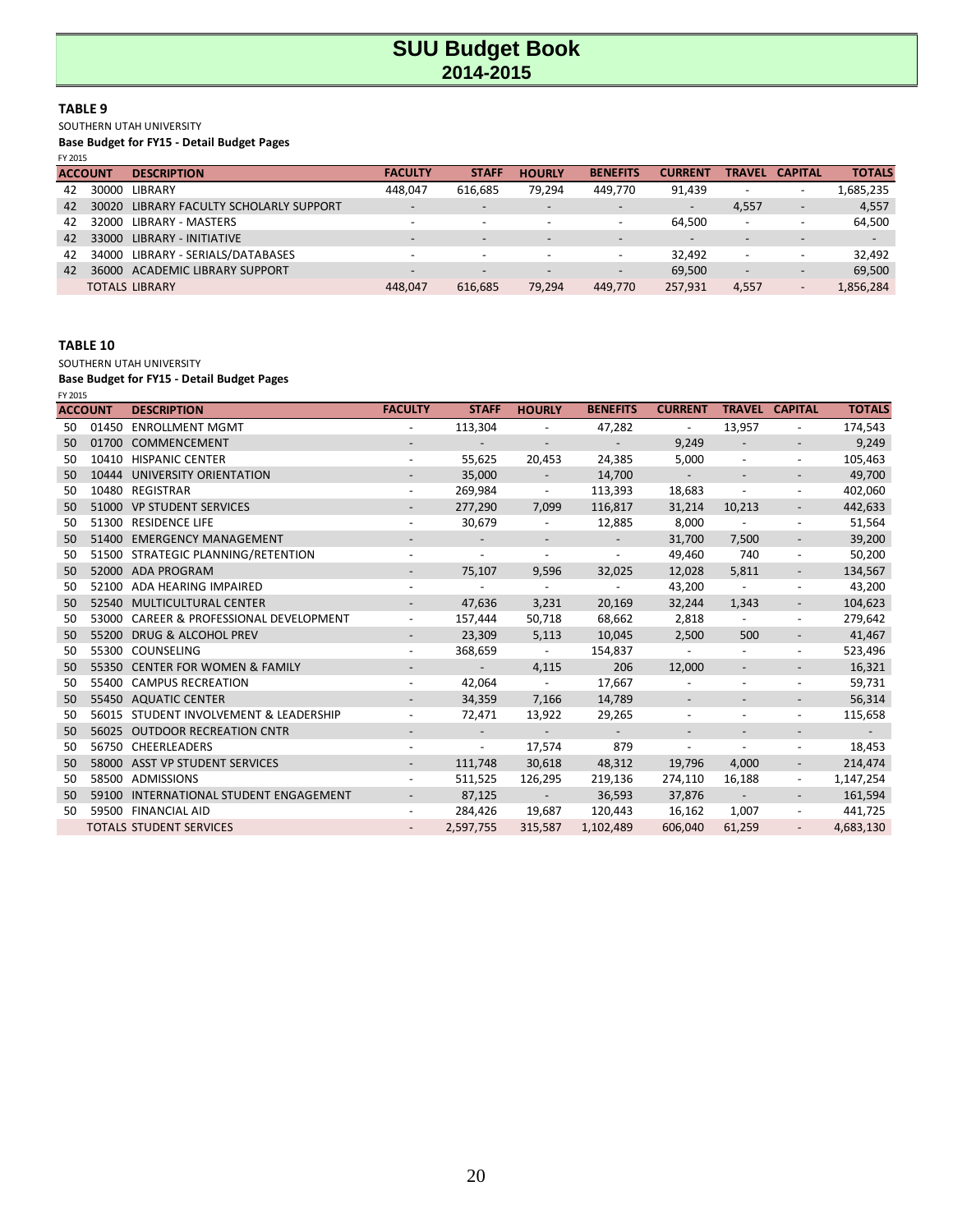#### **TABLE 11**

SOUTHERN UTAH UNIVERSITY

|    | <b>ACCOUNT</b> | <b>DESCRIPTION</b>               | <b>FACULTY</b>           | <b>STAFF</b> | <b>HOURLY</b>            | <b>BENEFITS</b> | <b>CURRENT</b>           | TRAVEL                   | <b>CAPITAL</b>           | <b>TOTALS</b> |
|----|----------------|----------------------------------|--------------------------|--------------|--------------------------|-----------------|--------------------------|--------------------------|--------------------------|---------------|
| 52 | 80000          | <b>ATHLETIC ADMIN</b>            | $\overline{\phantom{0}}$ | 376,103      | -                        | 155,270         | $\overline{\phantom{0}}$ |                          | $\overline{\phantom{a}}$ | 531,373       |
| 52 | 80010          | <b>SPORTS INFORMATION</b>        |                          | 78,600       | -                        | 32,706          |                          |                          | $\overline{\phantom{a}}$ | 111,306       |
| 52 | 80020          | ATHLETIC MARKETING & PROMOTIONS  |                          | 29,820       | -                        | 12,218          | $\overline{\phantom{a}}$ | $\overline{\phantom{a}}$ | $\overline{\phantom{a}}$ | 42,038        |
| 52 | 80060          | <b>SPORTS MEDICINE</b>           | $\overline{\phantom{0}}$ | 124,811      |                          | 51,686          |                          |                          | $\overline{\phantom{a}}$ | 176,497       |
| 52 | 80200          | <b>MEN'S BASKETBALL</b>          |                          | 206,102      | -                        | 85,339          | $\overline{\phantom{0}}$ |                          | $\overline{\phantom{a}}$ | 291,441       |
| 52 |                | 80300 FOOTBALL                   |                          | 440,052      | $\overline{\phantom{0}}$ | 183,292         |                          |                          | $\overline{\phantom{a}}$ | 623,344       |
| 52 | 80400 GOLF     |                                  |                          | 32,427       |                          | 13,619          | $\overline{\phantom{a}}$ |                          | $\overline{\phantom{a}}$ | 46,046        |
| 52 | 80500          | <b>TRACK &amp; CROSS COUNTRY</b> | $\overline{\phantom{a}}$ | 131,749      | -                        | 54,539          |                          |                          | $\overline{\phantom{a}}$ | 186,288       |
| 52 |                | 80600 TENNIS                     |                          | 45,295       | $\overline{\phantom{0}}$ | 19,024          | $\overline{\phantom{a}}$ |                          | $\overline{\phantom{a}}$ | 64,319        |
| 52 | 80700          | <b>WOMEN'S BASKETBALL</b>        | $-$                      | 152,700      | $\overline{\phantom{0}}$ | 63,216          |                          | $\overline{\phantom{a}}$ | $\overline{\phantom{a}}$ | 215,916       |
| 52 | 80750          | VOLLEYBALL                       |                          | 107,798      | -                        | 44,724          | $\overline{\phantom{a}}$ |                          | $\overline{\phantom{a}}$ | 152,522       |
| 52 |                | 80800 SOFTBALL                   | -                        | 72,800       | -                        | 29,964          | $\overline{\phantom{a}}$ | $\overline{\phantom{a}}$ | $\overline{\phantom{a}}$ | 102,764       |
| 52 | 80900          | <b>GYMNASTICS</b>                |                          | 125,876      | -                        | 52,562          | $\overline{\phantom{0}}$ |                          | $\overline{\phantom{a}}$ | 178,438       |
| 52 |                | 80950 SOCCER                     | $\overline{\phantom{a}}$ | 73,620       | $\overline{\phantom{a}}$ | 30,370          | $\overline{\phantom{a}}$ | $\overline{\phantom{a}}$ | $\overline{\phantom{a}}$ | 103,990       |
|    |                | <b>TOTALS ATHLETICS</b>          | $-$                      | 1,997,753    | $\overline{\phantom{0}}$ | 828,529         |                          |                          | $\overline{\phantom{a}}$ | 2,826,282     |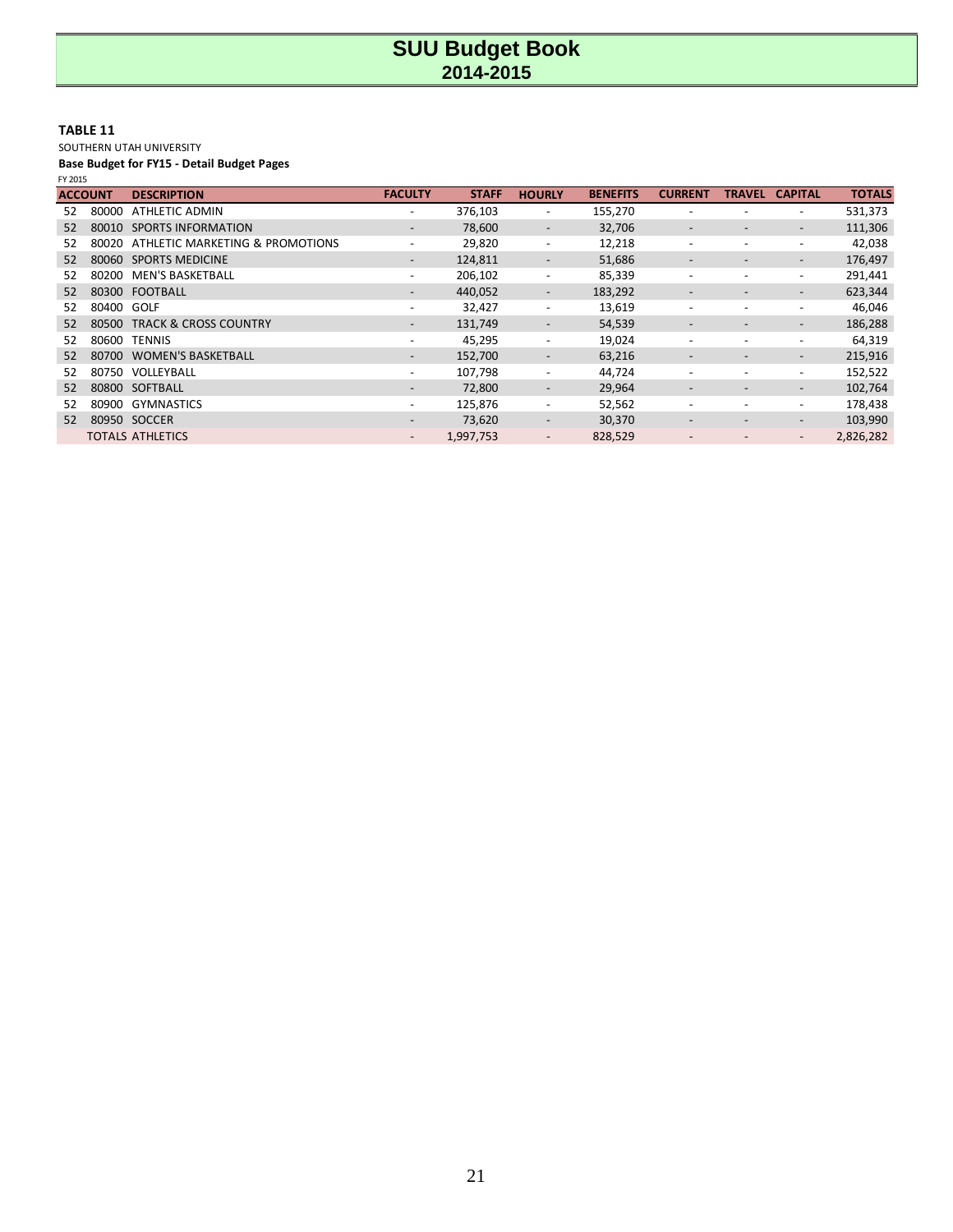#### **TABLE 12**

SOUTHERN UTAH UNIVERSITY

**Base Budget for FY15 - Detail Budget Pages**

FY 2015

|    | <b>ACCOUNT</b> | <b>DESCRIPTION</b>                      | <b>FACULTY</b>           | <b>STAFF</b>                 | <b>HOURLY</b>                | <b>BENEFITS</b>              | <b>CURRENT</b>           |                          | <b>TRAVEL CAPITAL</b>        | <b>TOTALS</b> |
|----|----------------|-----------------------------------------|--------------------------|------------------------------|------------------------------|------------------------------|--------------------------|--------------------------|------------------------------|---------------|
| 60 | 01000          | PRESIDENT'S OFFICE                      |                          | 371,886                      | 17,051                       | 154,508                      | 129,830                  | 9,849                    | 14,230                       | 697,354       |
| 60 |                | 01010 FOUNDERS DAY                      |                          |                              |                              | $\overline{\phantom{0}}$     | 20,000                   | $\overline{\phantom{a}}$ | $\overline{\phantom{0}}$     | 20,000        |
| 60 |                | 01030 HOLIDAY GALA                      | $\overline{\phantom{a}}$ | $\overline{\phantom{a}}$     | $\overline{\phantom{a}}$     | $\overline{\phantom{a}}$     | 20,000                   | $\overline{\phantom{a}}$ | $\overline{\phantom{a}}$     | 20,000        |
| 60 |                | 01035 FOOTBALL PREGAME ACTIVITIES       |                          |                              |                              |                              | 10,000                   | $\overline{\phantom{a}}$ |                              | 10,000        |
| 60 |                | 01045 FACULTY ATHLETIC REP              | $\overline{\phantom{a}}$ | $\overline{\phantom{a}}$     | $\overline{a}$               | $\overline{\phantom{a}}$     | $\blacksquare$           | 1,000                    | $\overline{\phantom{a}}$     | 1,000         |
| 60 |                | 01050 BOARD OF TRUSTEES                 |                          | 5,094                        |                              | 1,121                        | 16,924                   | 7,571                    |                              | 30,710        |
| 60 |                | 01055 INTERNAL AUDIT                    | $\overline{\phantom{a}}$ | 124,785                      | 16,221                       | 53,221                       | 5,000                    | 6,000                    | $\overline{\phantom{a}}$     | 205,227       |
| 60 |                | 01070 CAMPUS ACCREDITATION              |                          |                              |                              |                              | 48,961                   | $\overline{\phantom{a}}$ |                              | 48,961        |
| 60 |                | 01080 PRESIDENTIAL RESERVE              |                          | $\overline{\phantom{a}}$     | $\overline{\phantom{a}}$     | $\overline{\phantom{a}}$     | 43,078                   | $\overline{\phantom{a}}$ | $\overline{\phantom{a}}$     | 43,078        |
| 60 |                | 01090 INSTITUTIONAL EVENTS              |                          |                              |                              |                              | 30,000                   | $\overline{a}$           |                              | 30,000        |
| 60 |                | 01100 GOVERNMENTAL RELATIONS            | $\overline{\phantom{a}}$ | $\overline{\phantom{a}}$     | $\overline{\phantom{a}}$     | $\overline{\phantom{a}}$     | $\blacksquare$           | 8,659                    | $\overline{\phantom{a}}$     | 8,659         |
| 60 |                | 01110 REGIONAL SERVICES                 |                          | 112,347                      |                              | 46,880                       | 25,148                   |                          |                              | 184,375       |
| 60 |                | 01150 TOURNAMENTS & RECOG               | $\overline{\phantom{a}}$ |                              | $\overline{\phantom{m}}$     | $\overline{\phantom{0}}$     | 8,426                    |                          | $\overline{\phantom{a}}$     | 8,426         |
| 60 |                | 01160 STAFF DEVELOPMENT                 |                          | $\overline{a}$               | $\overline{\phantom{a}}$     |                              | $\overline{\phantom{a}}$ | 25,000                   |                              | 25,000        |
| 60 |                | 01200 PEP BAND SUPPORT                  | $\overline{\phantom{a}}$ | $\overline{\phantom{a}}$     | 7,346                        | 367                          | $\overline{\phantom{a}}$ |                          | $\overline{\phantom{a}}$     | 7,713         |
| 60 |                | 01300 STAFF ASSOCIATION                 |                          | 4,450                        |                              | 979                          | 5,740                    |                          |                              | 11,169        |
| 60 |                | 01500 VP UNIVERSITY RELATIONS           | $\overline{\phantom{a}}$ | 112,082                      | 28,435                       | 47,884                       | 128,278                  | 5,332                    |                              | 322,011       |
|    |                |                                         |                          |                              |                              |                              |                          | 506                      | $\overline{\phantom{a}}$     |               |
| 60 |                | 01650 INFORMATION SERVICES              |                          | 274,715                      | 1,744                        | 115,468                      | 2,915                    |                          | $\overline{\phantom{a}}$     | 395,348       |
| 60 |                | 01675 UNIVERSITY RELATIONS WEB          | $\overline{\phantom{a}}$ | 161,776                      | 8,236                        | 67,746                       | 13,559                   | 1,420                    | $\overline{\phantom{a}}$     | 252,737       |
| 60 |                | 01900 LEGAL COUNSEL                     |                          | 900                          |                              | 72                           | 344                      | $\overline{\phantom{a}}$ | $\overline{a}$               | 1,316         |
| 60 |                | 10000 PROVOST'S OFFICE                  | $\overline{\phantom{a}}$ | 237,388                      | 14,837                       | 100,139                      | 73,371                   | 5,000                    | 2,665                        | 433,400       |
| 60 |                | 11040 INSTITUTIONAL RESEARCH            |                          | 149,592                      | $\overline{\phantom{a}}$     | 62,523                       | 36,078                   | $\overline{\phantom{a}}$ | $\overline{\phantom{a}}$     | 248,193       |
| 60 |                | 11110 ADMIN SYSTEMS                     | $\overline{\phantom{a}}$ | 747,328                      | 54,711                       | 313,553                      | 105,642                  | 18,000                   | 21,000                       | 1,260,234     |
| 60 |                | 41000 VP ADVANCEMENT                    |                          | 611,011                      | 43,376                       | 256,279                      | 87,998                   | 25,000                   | $\overline{\phantom{a}}$     | 1,023,664     |
| 60 |                | 42000 ALUMNI RELATIONS                  | $\overline{\phantom{a}}$ | 173,754                      | 15,440                       | 73,749                       | 35,000                   | 5,000                    | $\overline{\phantom{a}}$     | 302,943       |
| 60 |                | 61000 VP FINANCE & ADMINSTRATION        |                          | 211,642                      | 41,104                       | 90,639                       | 13,482                   | 16,795                   | $\overline{\phantom{a}}$     | 373,662       |
| 60 |                | 61500 STRATEGIC INITIATIVES             |                          |                              |                              |                              | 45,648                   | $\overline{\phantom{a}}$ | $\overline{\phantom{a}}$     | 45,648        |
| 60 |                | 61600 CAMPUS MANDATES                   |                          | $\overline{\phantom{a}}$     |                              | $\overline{\phantom{a}}$     | 11,563                   | 1,000                    | $\overline{\phantom{a}}$     | 12,563        |
| 60 |                | 61700 PROPERTY MANAGEMENT               | $\overline{a}$           | $\overline{a}$               |                              | $\overline{\phantom{a}}$     | 74,502                   | $\overline{\phantom{a}}$ | $\overline{\phantom{a}}$     | 74,502        |
| 60 |                | 63000 ASST VP FINANCE - TREASURER       |                          | 103,275                      | 12,379                       | 43,994                       | 14,000                   | 2,800                    |                              | 176,448       |
| 60 |                | 63300 BURSAR                            | $\overline{\phantom{a}}$ | 117,655                      | $\overline{\phantom{a}}$     | 49,415                       | 60,000                   | $\overline{\phantom{a}}$ | $\overline{\phantom{a}}$     | 227,070       |
| 60 |                | 63330 CENTRUM TICKET OFFICE             |                          | 45,492                       | 8,815                        | 19,445                       | $\overline{\phantom{a}}$ | $\overline{a}$           |                              | 73,752        |
| 60 |                | 63370 POST OFFICE                       | $\overline{\phantom{a}}$ | 61,781                       | 11,249                       | 26,510                       | $\overline{\phantom{a}}$ | $\overline{a}$           | $\overline{\phantom{a}}$     | 99,540        |
| 60 |                | 65000 PURCHASING                        |                          | 133,427                      | 13,883                       | 56,733                       | 5,438                    | 1,000                    | $\overline{\phantom{a}}$     | 210,481       |
| 60 |                | 66000 CONTROLLER                        | $\overline{\phantom{a}}$ | 711,596                      | 43,987                       | 301,070                      | 42,085                   | 16,000                   | $\overline{\phantom{a}}$     | 1,114,738     |
| 60 |                | 67000 BUDGET                            |                          | 169,069                      | 12,150                       | 71,616                       | 2,704                    | 4,688                    | $\overline{\phantom{a}}$     | 260,227       |
| 60 |                | 69000 HUMAN RESOURCES                   | $\overline{\phantom{a}}$ | 255,354                      | 15,789                       | 107,630                      | 15,822                   | 3,000                    | $\overline{\phantom{a}}$     | 397,595       |
| 60 |                | 69025 EMPLOYEE BACKGROUND CHECKS        |                          |                              |                              |                              | 3,000                    | $\overline{a}$           |                              | 3,000         |
| 60 |                | 69050 H.R. - PEOPLE ADMIN               |                          | $\overline{\phantom{a}}$     |                              | $\overline{\phantom{a}}$     | 17,500                   | $\overline{\phantom{a}}$ | $\overline{\phantom{a}}$     | 17,500        |
| 60 |                | 69150 BENEFITS CONSULTING               |                          |                              |                              |                              | 35,000                   |                          |                              | 35,000        |
| 60 |                | 69300 WELLNESS PROGRAM                  |                          | 25,822                       | $\overline{\phantom{a}}$     | 10,845                       | 50,160                   | $\overline{\phantom{a}}$ | $\overline{\phantom{a}}$     | 86,827        |
| 60 |                | 75000 SAFETY & RISK                     |                          | 47,648                       | 12,156                       | 20,375                       | 27,491                   | 4,200                    |                              | 111,870       |
| 60 |                | 78000 LIAB & FIRE INSURANCE             |                          | $\overline{\phantom{a}}$     | $\overline{\phantom{a}}$     | $\overline{\phantom{a}}$     | 333,422                  | $\overline{a}$           | $\overline{\phantom{a}}$     | 333,422       |
| 60 |                | 79000 RECEIVING                         |                          |                              | 22,695                       | 1,135                        | 3,500                    |                          |                              | 27,330        |
| 60 |                | 79100 MOTOR POOL                        | $\overline{\phantom{a}}$ | 16,916                       | $\overline{\phantom{a}}$     | 6,942                        | 5,073                    | $\overline{\phantom{a}}$ | $\overline{\phantom{a}}$     | 28,931        |
| 60 |                | 79500 PUBLIC SAFETY                     | $\overline{\phantom{a}}$ | 263,507                      | 97,754                       | 114,153                      | 20,119                   | 3,000                    | $\overline{\phantom{a}}$     | 498,533       |
| 60 |                | 90100 E&G BENEFIT POOL                  | $\overline{\phantom{a}}$ | $\blacksquare$               | $\overline{\phantom{a}}$     | 1,310,804                    | $\sim$                   |                          | $\overline{\phantom{a}}$     | 1,310,804     |
| 60 |                | 90500 E&G TRANSFERS (ATHLETICS)         |                          | $\qquad \qquad \blacksquare$ | $\qquad \qquad \blacksquare$ | $\overline{\phantom{0}}$     | 823,135                  | $\overline{\phantom{0}}$ | $\qquad \qquad \blacksquare$ | 823,135       |
| 60 |                | 90500 E&G TRANSFERS (COMM OUTREACH CTR) | $\overline{\phantom{a}}$ | $\overline{\phantom{a}}$     | $\overline{\phantom{a}}$     | $\overline{\phantom{a}}$     | 108,000                  | $\overline{a}$           | $\overline{\phantom{a}}$     | 108,000       |
| 60 |                | 90500 E&G TRANSFERS (EARLY RETIREMENT)  | $\overline{\phantom{a}}$ | $\overline{\phantom{a}}$     | $\qquad \qquad \blacksquare$ | $\overline{\phantom{a}}$     | 442,469                  | $\overline{\phantom{0}}$ | $\overline{\phantom{a}}$     | 442,469       |
| 60 |                | 90500 E&G TRANSFERS (SHAKESPEARE)       | $\overline{\phantom{a}}$ | $\blacksquare$               | $\overline{\phantom{a}}$     | $\overline{\phantom{a}}$     | 10,000                   | $\overline{a}$           | $\overline{\phantom{a}}$     | 10,000        |
| 60 |                | 90600 STUDENT CENTER RENT               |                          | $\qquad \qquad \blacksquare$ | $\overline{\phantom{0}}$     | $\qquad \qquad \blacksquare$ | 119,522                  |                          | $\overline{\phantom{a}}$     | 119,522       |
| 60 |                | 90800 OTHER FUNDS REIMBURSED            | $\overline{\phantom{a}}$ | $\overline{\phantom{a}}$     | $\overline{a}$               | $\overline{\phantom{a}}$     | (165, 773)               | $\overline{\phantom{a}}$ | $\overline{\phantom{a}}$     | (165, 773)    |
| 60 |                | 90900 CONTINGENCY                       |                          | $\overline{\phantom{a}}$     |                              | $\overline{\phantom{0}}$     | 1,009,053                |                          | $\blacksquare$               | 1,009,053     |
|    |                | TOTALS INSTITUTIONAL SUPPORT            | $\overline{\phantom{a}}$ | 5,250,292                    | 499,358                      | 3,525,795                    | 3,973,207 170,820        |                          | 37,895                       | 13,457,367    |
|    |                |                                         |                          |                              |                              |                              |                          |                          |                              |               |